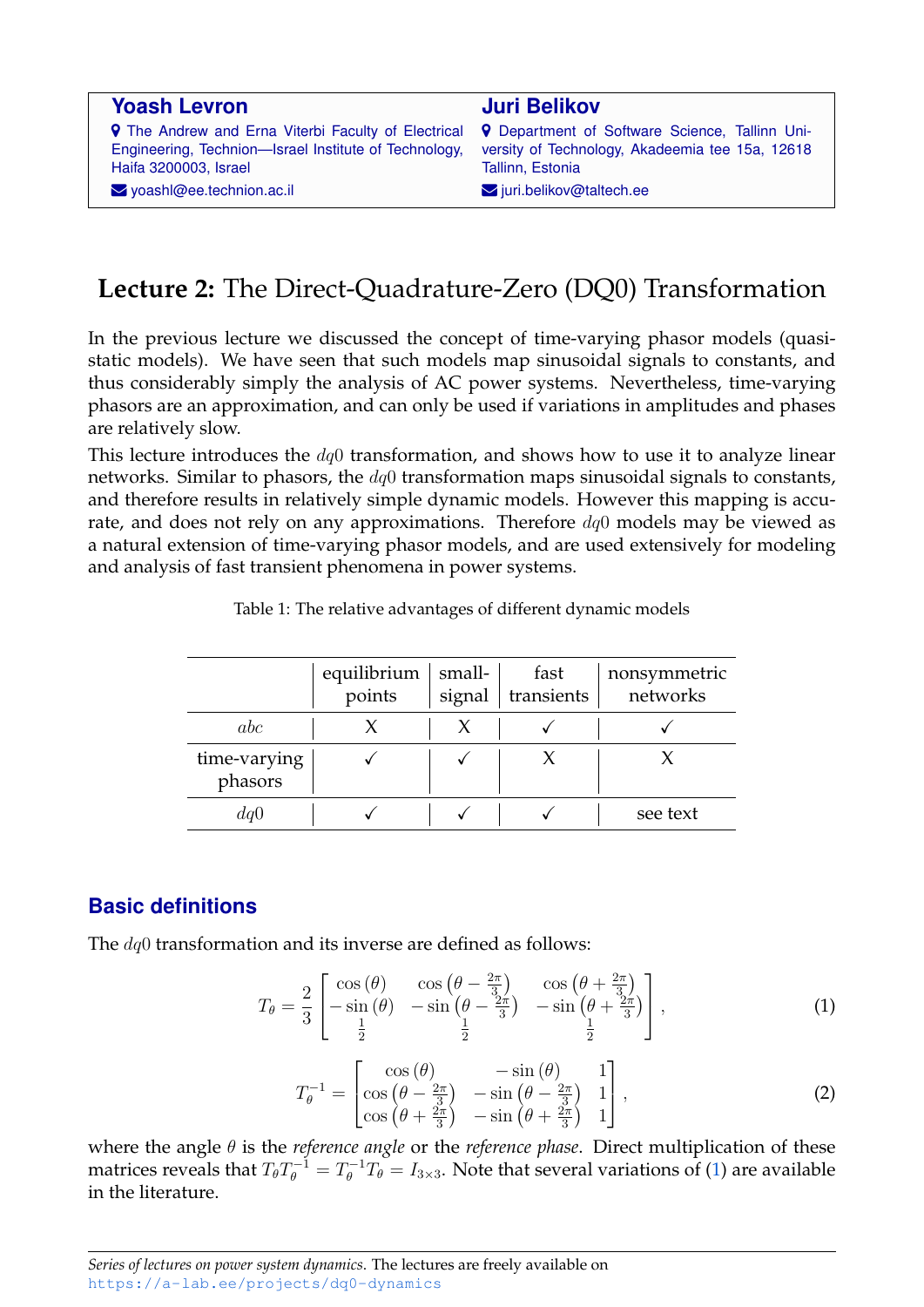The  $dq0$  transformation maps three-phase signals in the  $abc$  reference frame to new quantities in a rotating  $dq0$  reference frame. Denote  $x_{abc} = [x_a, x_b, x_c]^\mathsf{T}$  and  $x_{dq0} = [x_d, x_q, x_0]^\mathsf{T}$ , then

$$
x_{dq0} = T_{\theta} x_{abc},
$$
  
\n
$$
x_{abc} = T_{\theta}^{-1} x_{dq0},
$$
\n(3)

where the subscripts d, q, and 0 represent the *direct*, *quadrature* and *zero* components. The reference angle  $\theta$  is typically selected as follows:

- $\checkmark$  If there is an infinite bus in the system a typical choice is  $\theta = \omega_s t$ , where  $\omega_s$  is the frequency of the infinite bus.
- $\checkmark$  If there is no infinite bus in the system,  $\theta$  is usually fixed to the rotor angle of one of the synchronous machines.

Different selections of the reference angle will be discussed in the following lectures. A fundamental property of the  $dq0$  transformation is that it maps balanced three-phase signals to constants. For instance, consider a three-phase voltage source modeled as

$$
v_a = A \cos(\omega_s t),
$$
  
\n
$$
v_b = A \cos\left(\omega_s t - \frac{2\pi}{3}\right),
$$
  
\n
$$
v_c = A \cos\left(\omega_s t + \frac{2\pi}{3}\right).
$$
\n(4)

Applying the inverse transformation  $T_{\theta}^{-1}$  with  $\theta = \omega_s t$  leads to

$$
\begin{bmatrix} v_a \\ v_b \\ v_c \end{bmatrix} = \begin{bmatrix} \cos(\omega_s t) & -\sin(\omega_s t) & 1 \\ \cos(\omega_s t - \frac{2\pi}{3}) & -\sin(\omega_s t - \frac{2\pi}{3}) & 1 \\ \cos(\omega_s t + \frac{2\pi}{3}) & -\sin(\omega_s t + \frac{2\pi}{3}) & 1 \end{bmatrix} \begin{bmatrix} A \\ 0 \\ 0 \end{bmatrix},
$$
\n(5)

<span id="page-1-0"></span>and therefore  $v_d = A$ ,  $v_q = 0$ ,  $v_0 = 0$ . The sinusoidal signals in the *abc* reference frame are mapped to constant signals in the  $dq0$  reference frame (see Fig. [1\)](#page-1-0).



Figure 1: Mapping of sinusoidal *abc* signals to constant  $dq0$  signals.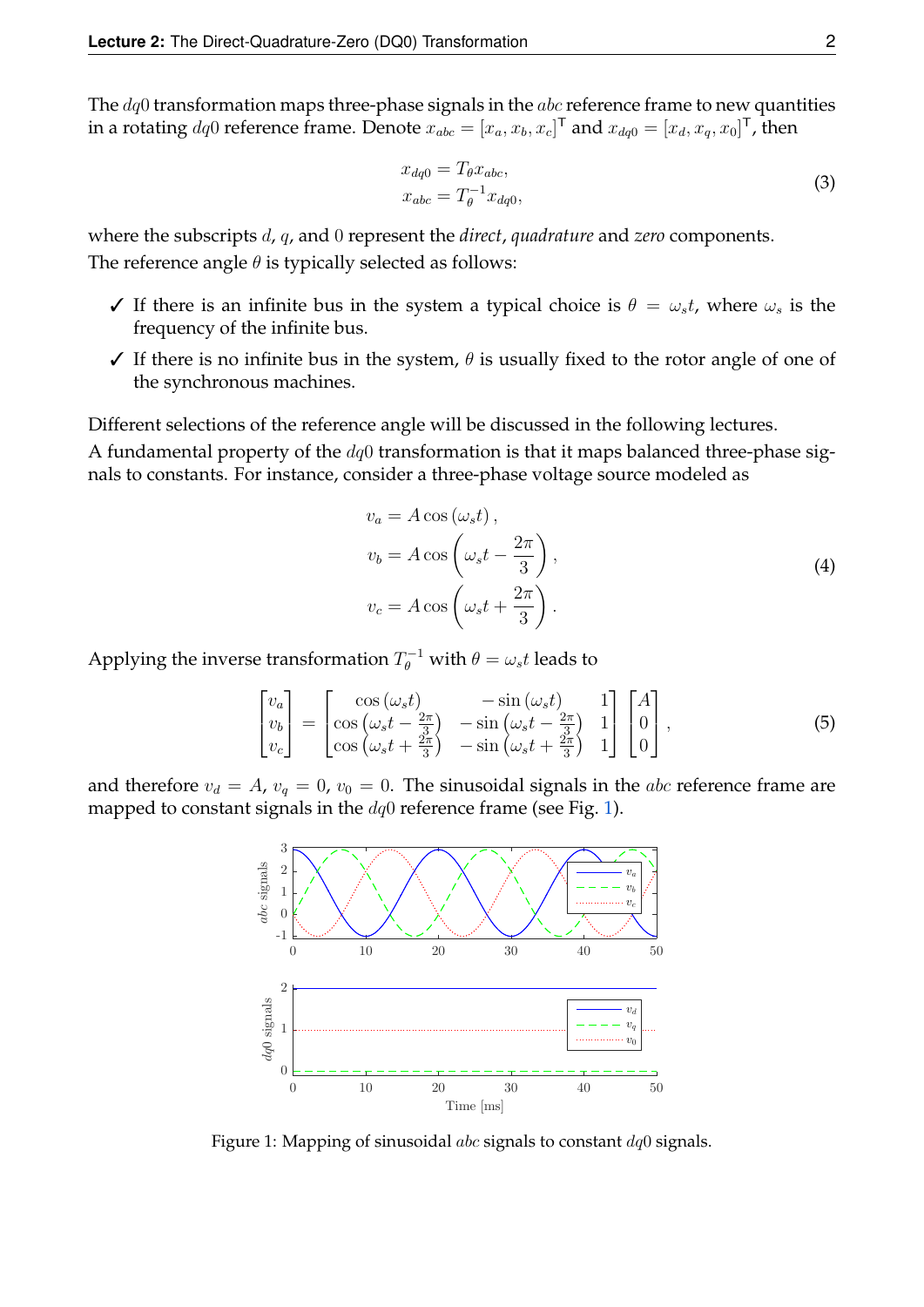#### **Modeling resistors, inductors, and capacitors**

This section presents basic  $dq0$  models of linear passive components. We will use the following definitions:

- ✓ *Balanced* three-phase signals are sinusoidal signals with equal magnitudes, phase shifts of  $\pm 120^\circ$ , and a sum of zero.
- ✓ A power network is *balanced* or *symmetrically configured* if balanced three-phase voltages at its ports result in balanced three-phase currents, and vice-versa. Two examples are shown in Fig. [2.](#page-2-0)

<span id="page-2-0"></span>

Figure 2: Example of symmetric and nonsymmetric configurations.

In this text we will use the term *balanced* when referring to signals, and *symmetrically configured* when referring to three-phase networks or circuits.

Assume a symmetrically configured three-phase resistor R, which is modeled as

$$
\begin{bmatrix} v_a \\ v_b \\ v_c \end{bmatrix} = R \begin{bmatrix} i_a \\ i_b \\ i_c \end{bmatrix} . \tag{6}
$$

Multiplying both sides of the equation by the  $dq0$  transformation  $T_{\theta}$  (from the left) yields

$$
\begin{bmatrix} v_d \\ v_q \\ v_0 \end{bmatrix} = R \begin{bmatrix} i_d \\ i_q \\ i_0 \end{bmatrix} . \tag{7}
$$

This is the dq0 model of a symmetrically configured three-phase resistor.

Now assume a symmetrically configured three-phase inductor L, which is modeled as

$$
\begin{bmatrix} v_a \\ v_b \\ v_c \end{bmatrix} = L \frac{d}{dt} \begin{bmatrix} i_a \\ i_b \\ i_c \end{bmatrix} . \tag{8}
$$

The identity  $[i_a,i_b,i_c]^{\mathsf{T}}=T_{\theta}^{-1}$  $\hat{\theta}^{-1}[i_d,i_q,i_0]^{\mathsf{T}}$  leads to

$$
\begin{bmatrix} v_a \\ v_b \\ v_c \end{bmatrix} = L \frac{d}{dt} \left( T_\theta^{-1} \begin{bmatrix} i_d \\ i_q \\ i_0 \end{bmatrix} \right), \tag{9}
$$

and the derivative product rule yields

<span id="page-2-1"></span>
$$
\begin{bmatrix} v_a \\ v_b \\ v_c \end{bmatrix} = L \left( \frac{d}{dt} T_{\theta}^{-1} \right) \begin{bmatrix} i_d \\ i_q \\ i_0 \end{bmatrix} + LT_{\theta}^{-1} \frac{d}{dt} \begin{bmatrix} i_d \\ i_q \\ i_0 \end{bmatrix} . \tag{10}
$$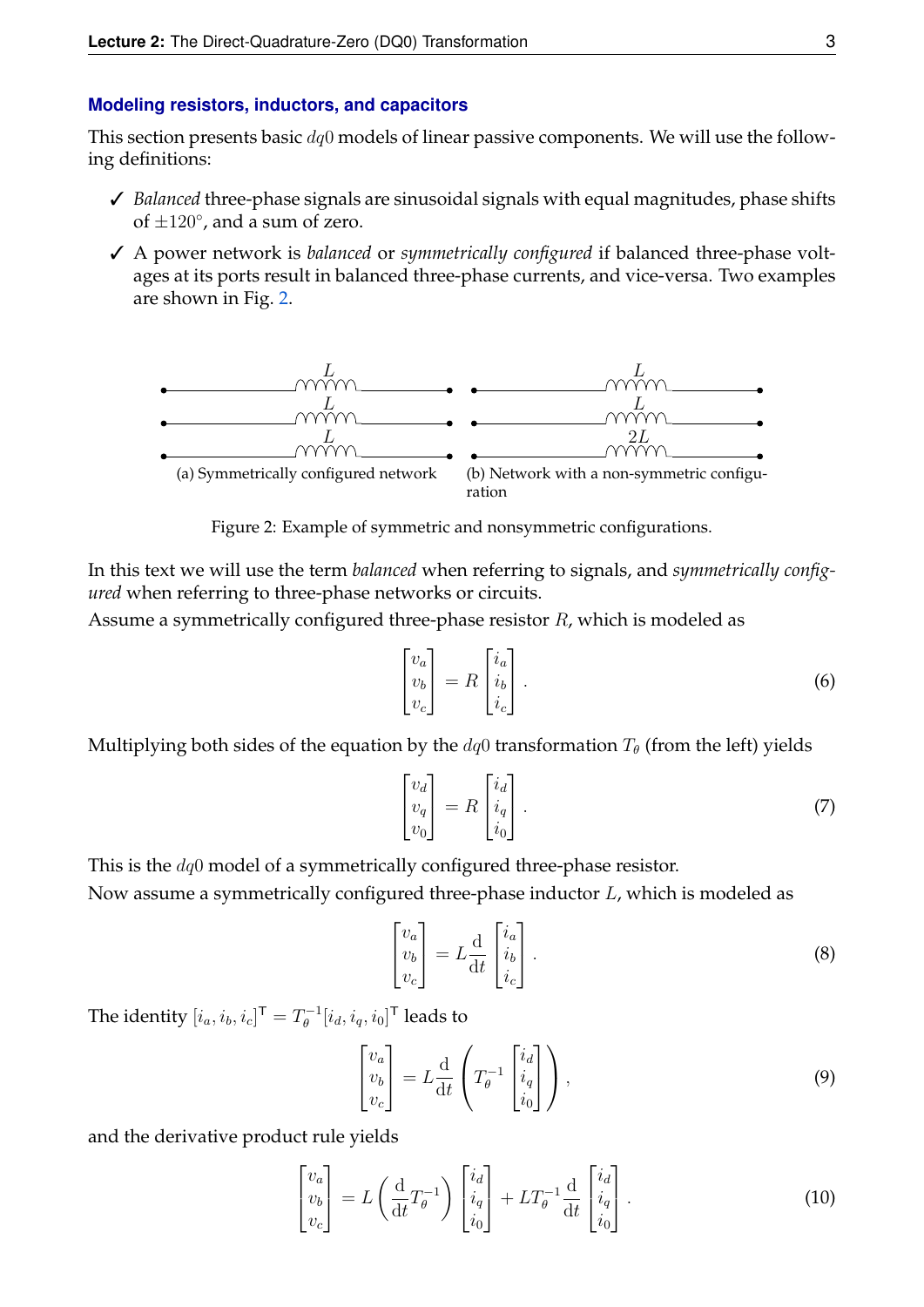By direct computation it can be verified that

$$
\frac{\mathrm{d}}{\mathrm{d}t}T_{\theta}^{-1} = -T_{\theta}^{-1}\mathcal{W} \tag{11}
$$

with

$$
\mathcal{W} = \begin{bmatrix} 0 & \frac{d}{dt}\theta & 0 \\ -\frac{d}{dt}\theta & 0 & 0 \\ 0 & 0 & 0 \end{bmatrix}.
$$
 (12)

Substituting these expressions in [\(10\)](#page-2-1) yields

$$
\begin{bmatrix} v_a \\ v_b \\ v_c \end{bmatrix} = -LT_\theta^{-1} \mathcal{W} \begin{bmatrix} i_d \\ i_q \\ i_0 \end{bmatrix} + LT_\theta^{-1} \frac{d}{dt} \begin{bmatrix} i_d \\ i_q \\ i_0 \end{bmatrix},
$$
\n(13)

and by multiplying both sides of the equation from the left by  $T_{\theta}$  we have

$$
\begin{bmatrix} v_d \\ v_q \\ v_0 \end{bmatrix} = -L \mathcal{W} \begin{bmatrix} i_d \\ i_q \\ i_0 \end{bmatrix} + L \frac{d}{dt} \begin{bmatrix} i_d \\ i_q \\ i_0 \end{bmatrix},
$$
\n(14)

which is equivalent to

$$
\frac{\mathrm{d}}{\mathrm{d}t} \begin{bmatrix} i_d \\ i_q \\ i_0 \end{bmatrix} = \mathcal{W} \begin{bmatrix} i_d \\ i_q \\ i_0 \end{bmatrix} + \frac{1}{L} \begin{bmatrix} v_d \\ v_q \\ v_0 \end{bmatrix} . \tag{15}
$$

This is the  $dq0$  model of a symmetrically configured inductor. The explicit expressions are

<span id="page-3-0"></span>
$$
\frac{\mathrm{d}}{\mathrm{d}t}i_d = \frac{\mathrm{d}\theta}{\mathrm{d}t}i_q + \frac{1}{L}v_d,
$$
\n
$$
\frac{\mathrm{d}}{\mathrm{d}t}i_q = -\frac{\mathrm{d}\theta}{\mathrm{d}t}i_d + \frac{1}{L}v_q,
$$
\n
$$
\frac{\mathrm{d}}{\mathrm{d}t}i_0 = \frac{1}{L}v_0.
$$
\n(16)

Note that  $i_d$  affects the dynamics of  $i_q$  and vice-versa. Similarly, the dynamic model of a symmetrically configured capacitor C is

$$
\frac{\mathrm{d}}{\mathrm{d}t} \begin{bmatrix} v_d \\ v_q \\ v_0 \end{bmatrix} = \mathcal{W} \begin{bmatrix} v_d \\ v_q \\ v_0 \end{bmatrix} + \frac{1}{C} \begin{bmatrix} i_d \\ i_q \\ i_0 \end{bmatrix} . \tag{17}
$$

### **Power and energy in terms of dq0 quantities**

Consider a general three-phase unit as described in Fig. [3.](#page-4-0) The instantaneous power flowing from the unit into the network at time  $t$  is

$$
p_{3\phi}(t) = v_a(t)i_a(t) + v_b(t)i_b(t) + v_c(t)i_c(t).
$$
\n(18)

Rewrite this equation as

$$
p_{3\phi} = \begin{bmatrix} v_a & v_b & v_c \end{bmatrix} \begin{bmatrix} i_a \\ i_b \\ i_c \end{bmatrix} = \left( T_\theta^{-1} \begin{bmatrix} v_d \\ v_q \\ v_0 \end{bmatrix} \right)^{\mathsf{T}} T_\theta^{-1} \begin{bmatrix} i_d \\ i_q \\ i_0 \end{bmatrix}
$$

$$
= \begin{bmatrix} v_d & v_q & v_0 \end{bmatrix} \left( T_\theta^{-1} \right)^{\mathsf{T}} T_\theta^{-1} \begin{bmatrix} i_d \\ i_q \\ i_0 \end{bmatrix}
$$
(19)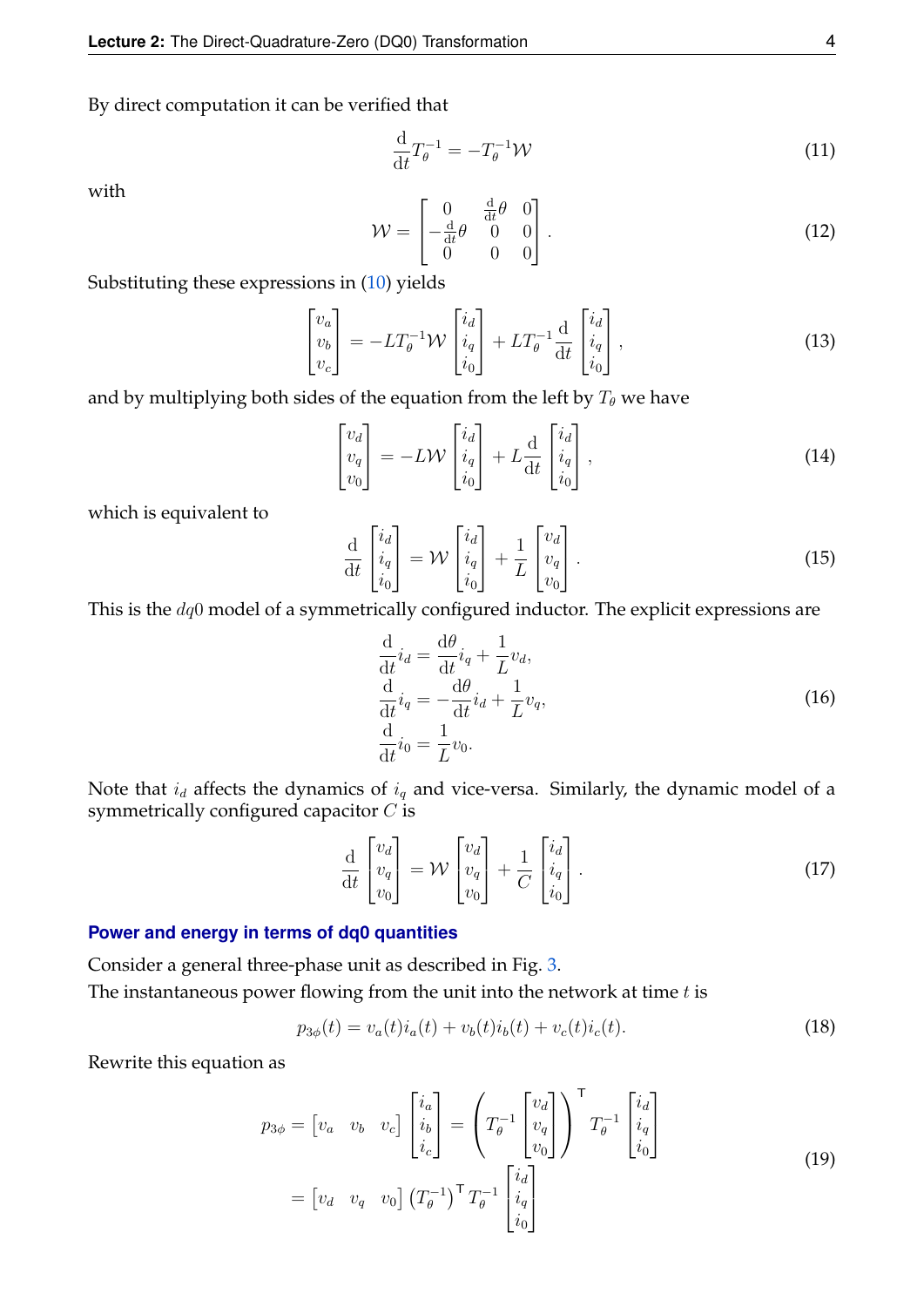<span id="page-4-0"></span>

Figure 3: Three-phase unit connected to the network.

and use

$$
\left(T_{\theta}^{-1}\right)^{\mathsf{T}}T_{\theta}^{-1} = \frac{3}{2} \begin{bmatrix} 1 & 0 & 0 \\ 0 & 1 & 0 \\ 0 & 0 & 2 \end{bmatrix} \tag{20}
$$

to obtain

<span id="page-4-2"></span>
$$
p_{3\phi} = \frac{3}{2} \begin{bmatrix} v_d & v_q & v_0 \end{bmatrix} \begin{bmatrix} 1 & 0 & 0 \\ 0 & 1 & 0 \\ 0 & 0 & 2 \end{bmatrix} \begin{bmatrix} i_d \\ i_q \\ i_0 \end{bmatrix} = \frac{3}{2} \left( v_d i_d + v_q i_q + 2v_0 i_0 \right). \tag{21}
$$

<span id="page-4-1"></span>This expression defines the three-phase instantaneous power in terms of  $dq0$  quantities. Similarly, assume a symmetrically configured three-phase inductor, with currents  $i_a$ ,  $i_b$ ,  $i_c$  as shown in Fig. [4.](#page-4-1)



Figure 4: Symmetrically configured three-phase inductor.

The total energy stored in the inductor is

$$
E = \frac{1}{2}L\left(i_a^2 + i_b^2 + i_c^2\right),\tag{22}
$$

which may be written as

$$
E = \frac{1}{2} L \begin{bmatrix} i_a & i_b & i_c \end{bmatrix} \begin{bmatrix} i_a \\ i_b \\ i_c \end{bmatrix}^\mathsf{T} = \frac{1}{2} L \begin{pmatrix} T^{-1} \\ T^{-1} \\ i_0 \\ i_0 \end{pmatrix}^\mathsf{T} T^{-1} \begin{bmatrix} i_d \\ i_q \\ i_0 \end{bmatrix}
$$
\n
$$
= \frac{1}{2} L \begin{bmatrix} i_d & i_q & i_0 \end{bmatrix} \begin{pmatrix} T^{-1} \\ T^{-1} \end{pmatrix}^\mathsf{T} T^{-1} \begin{bmatrix} i_d \\ i_q \\ i_0 \end{bmatrix} .
$$
\n
$$
(23)
$$

Again use the identity

$$
\left(T_{\theta}^{-1}\right)^{\mathsf{T}}T_{\theta}^{-1} = \frac{3}{2} \begin{bmatrix} 1 & 0 & 0 \\ 0 & 1 & 0 \\ 0 & 0 & 2 \end{bmatrix} \tag{24}
$$

to obtain

$$
E = \frac{3}{4}L \begin{bmatrix} i_d & i_q & i_0 \end{bmatrix} \begin{bmatrix} 1 & 0 & 0 \\ 0 & 1 & 0 \\ 0 & 0 & 2 \end{bmatrix} \begin{bmatrix} i_d \\ i_q \\ i_0 \end{bmatrix},
$$
 (25)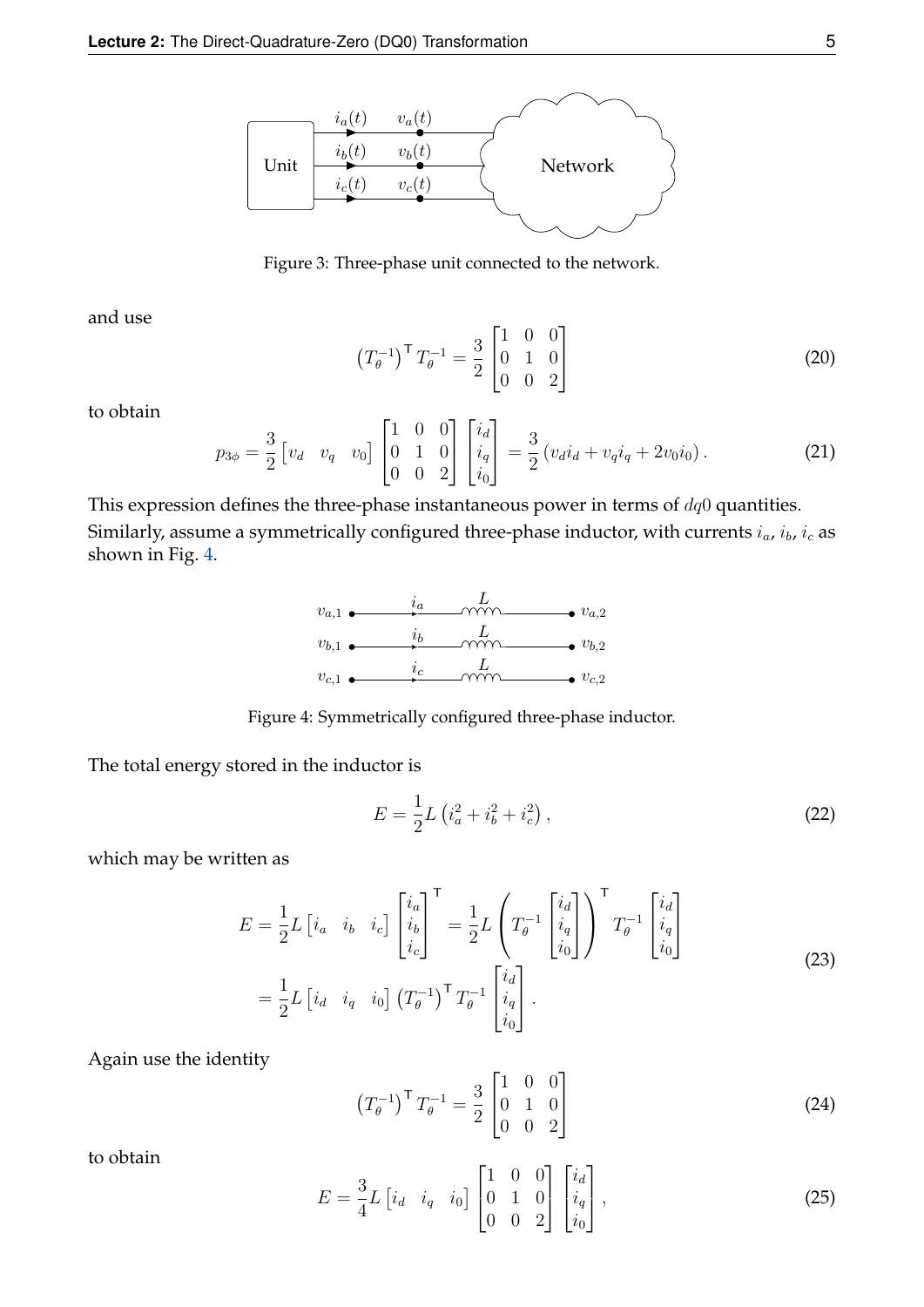which leads to

$$
E = \frac{3}{4}L\left(i_d^2 + i_q^2 + 2i_0^2\right).
$$
 (26)

Similarly, the energy stored in a symmetrically configured three-phase capacitor  $C$  is

$$
E = \frac{3}{4}C\left(v_d^2 + v_q^2 + 2v_0^2\right).
$$
 (27)

The following analysis shows that the energy derivative with respect to time is power, as expected. Consider the circuit in Fig. [4.](#page-4-1) Application of the chain rule yields

$$
\frac{\mathrm{d}}{\mathrm{d}t}E = \frac{3}{2}L\left(i_d\frac{\mathrm{d}i_d}{\mathrm{d}t} + i_q\frac{\mathrm{d}i_q}{\mathrm{d}t} + 2i_0\frac{\mathrm{d}i_0}{\mathrm{d}t}\right),\tag{28}
$$

and based on the dynamic model of the inductor in [\(16\)](#page-3-0) we have

$$
\frac{\mathrm{d}}{\mathrm{d}t}E = \frac{3}{2}L\left[i_d\left(\frac{\mathrm{d}\theta}{\mathrm{d}t}i_q + \frac{1}{L}(v_{d,1} - v_{d,2})\right) + i_q\left(-\frac{\mathrm{d}\theta}{\mathrm{d}t}i_d + \frac{1}{L}(v_{q,1} - v_{q,2})\right) + 2i_0\left(\frac{1}{L}(v_{0,1} - v_{0,2})\right)\right].
$$
\n(29)

This expression can be simplified as

$$
\frac{\mathrm{d}}{\mathrm{d}t}E = \frac{3}{2} \left( v_{d,1} i_d + v_{q,1} i_q + 2v_{0,1} i_0 \right) - \frac{3}{2} \left( v_{d,2} i_d + v_{q,2} i_q + 2v_{0,2} i_0 \right),\tag{30}
$$

which is identical to

$$
\frac{\mathrm{d}}{\mathrm{d}t}E = p_1 - p_2. \tag{31}
$$

The change in stored energy is equal to the sum of powers flowing into the inductor.

### **Modeling linear circuits**

We will now extend the discussion in the previous section and show how to construct  $dq0$ models of general three-phase circuits.

Consider a three-phase circuit composed of inductors, capacitor, resistors, voltage sources and current sources. Let  $x$  represent the state vector of this circuit in the  $abc$  reference frame, and use the compact notation  $x_{abc}=[x_{a,1},x_{b,1},x_{c,1},\ldots,x_{a,m},x_{b,m},x_{c,m}]^\mathsf{T}.$  The circuit dynamics may be expressed as

<span id="page-5-0"></span>
$$
\frac{\mathrm{d}}{\mathrm{d}t}x_{abc} = Ax_{abc} + Bu.
$$
\n(32)

Define the *composite* dq0 transformation and its inverse as

$$
\Lambda_{\theta} = \begin{bmatrix} T_{\theta} & 0 \\ \cdot & \cdot \\ 0 & T_{\theta} \end{bmatrix}, \ \Lambda_{\theta}^{-1} = \begin{bmatrix} T_{\theta}^{-1} & 0 \\ \cdot & \cdot \\ 0 & T_{\theta}^{-1} \end{bmatrix}, \tag{33}
$$

such that  $x_{dq0}=\Lambda_{\theta}x_{abc}$  and  $x_{abc}=\Lambda_{\theta}^{-1}x_{dq0}.$  Substitute these definitions into [\(32\)](#page-5-0) to get

$$
\frac{\mathrm{d}}{\mathrm{d}t} \left( \Lambda_{\theta}^{-1} x_{dq0} \right) = A \Lambda_{\theta}^{-1} x_{dq0} + B u,\tag{34}
$$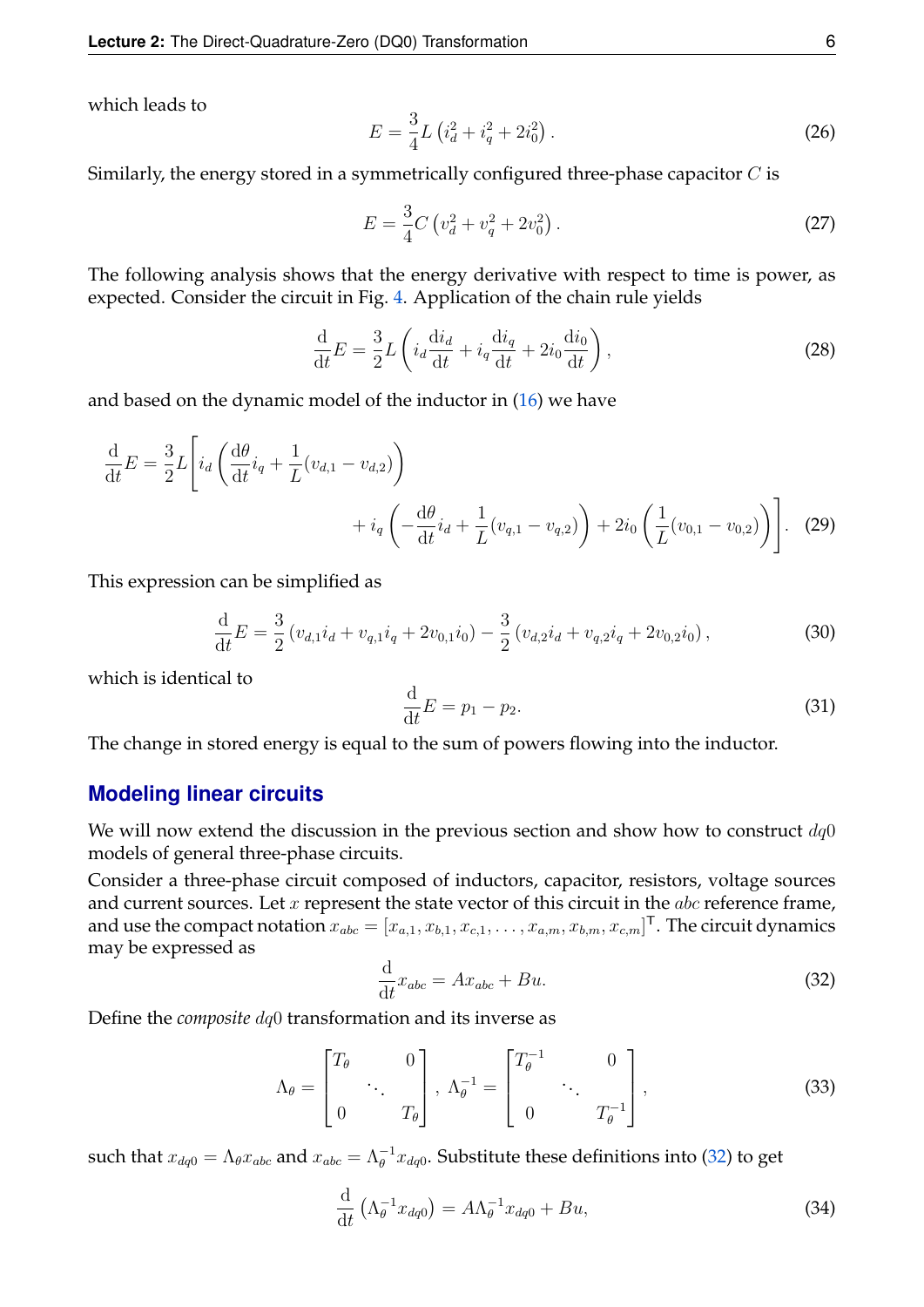<span id="page-6-0"></span>
$$
\frac{\mathrm{d}}{\mathrm{d}t} \left( \Lambda_{\theta}^{-1} \right) x_{dq0} + \Lambda_{\theta}^{-1} \frac{\mathrm{d}}{\mathrm{d}t} x_{dq0} = A \Lambda_{\theta}^{-1} x_{dq0} + B u. \tag{35}
$$

It can be verified by direct calculations that  $\frac{d}{dt}(\Lambda_{\theta}^{-1}) = -\Lambda_{\theta}^{-1}W_{c}$ , where

$$
W_c = \begin{bmatrix} \mathcal{W} & 0 \\ 0 & \mathcal{W} \end{bmatrix}, \quad \mathcal{W} = \begin{bmatrix} 0 & \frac{\mathrm{d}}{\mathrm{d}t} \theta & 0 \\ -\frac{\mathrm{d}}{\mathrm{d}t} \theta & 0 & 0 \\ 0 & 0 & 0 \end{bmatrix} . \tag{36}
$$

Substitute the expression for  $\frac{\text{d}}{\text{d}t}(\Lambda_{\theta}^{-1})$  into [\(35\)](#page-6-0) to obtain

$$
-\Lambda_{\theta}^{-1}W_{c}x_{dq0} + \Lambda_{\theta}^{-1}\frac{d}{dt}x_{dq0} = A\Lambda_{\theta}^{-1}x_{dq0} + Bu,
$$
\n(37)

and multiply from the left by  $\Lambda_{\theta}$  to get

<span id="page-6-1"></span>
$$
\frac{\mathrm{d}}{\mathrm{d}t}x_{dq0} = \left(\Lambda_{\theta}A\Lambda_{\theta}^{-1} + W_{c}\right)x_{dq0} + \Lambda_{\theta}Bu.
$$
\n(38)

This equation describes the circuit dynamics based on  $dq0$  quantities. In general the expression on the right depends on  $\theta(t)$ , and therefore this model does not have well-defined equilibrium points. However, for the special case of *symmetrically configured* networks, it is typically true that  $\Lambda_{\theta}A = A\Lambda_{\theta}$ , so equation [\(38\)](#page-6-1) takes the form

<span id="page-6-3"></span>
$$
\frac{\mathrm{d}}{\mathrm{d}t}x_{dq0} = (A + W_c)x_{dq0} + \Lambda_\theta Bu. \tag{39}
$$

Under the typical assumption that the input  $\Lambda_{\theta}Bu$  is constant, the right hand side of this equation does not include  $\theta(t)$ , and therefore this model has well-defined equilibrium points, and can be analyzed using standard tools.

<span id="page-6-2"></span>As an example, consider the circuit in Fig. [5.](#page-6-2)





The dynamic model in the *abc* reference frame is

$$
\frac{\mathrm{d}}{\mathrm{d}t} \begin{bmatrix} i_a \\ i_b \\ i_c \end{bmatrix} = -\frac{R}{L} \begin{bmatrix} 1 & 0 & 0 \\ 0 & 1 & 0 \\ 0 & 0 & 1 \end{bmatrix} \begin{bmatrix} i_a \\ i_b \\ i_c \end{bmatrix} + \frac{1}{L} \begin{bmatrix} v_{a,1} - v_{a,2} \\ v_{b,1} - v_{b,2} \\ v_{c,1} - v_{c,2} \end{bmatrix} . \tag{40}
$$

In this example  $\Lambda_{\theta} = T_{\theta}$ , and therefore  $W_c = W$ . In addition it may be verified that  $T_{\theta}A =$  $AT_{\theta}$ . Based on [\(39\)](#page-6-3) the dynamic model in the  $dq0$  reference frame is

$$
\frac{\mathrm{d}}{\mathrm{d}t}i_{dq0} = (A + \mathcal{W})i_{dq0} + T_{\theta}Bu,
$$
\n(41)

which yields

$$
\frac{\mathrm{d}}{\mathrm{d}t} \begin{bmatrix} i_d \\ i_q \\ i_0 \end{bmatrix} = (A + \mathcal{W}) \begin{bmatrix} i_d \\ i_q \\ i_0 \end{bmatrix} + T_{\theta} B \begin{bmatrix} v_{a,1} - v_{a,2} \\ v_{b,1} - v_{b,2} \\ v_{c,1} - v_{c,2} \end{bmatrix},
$$
\n(42)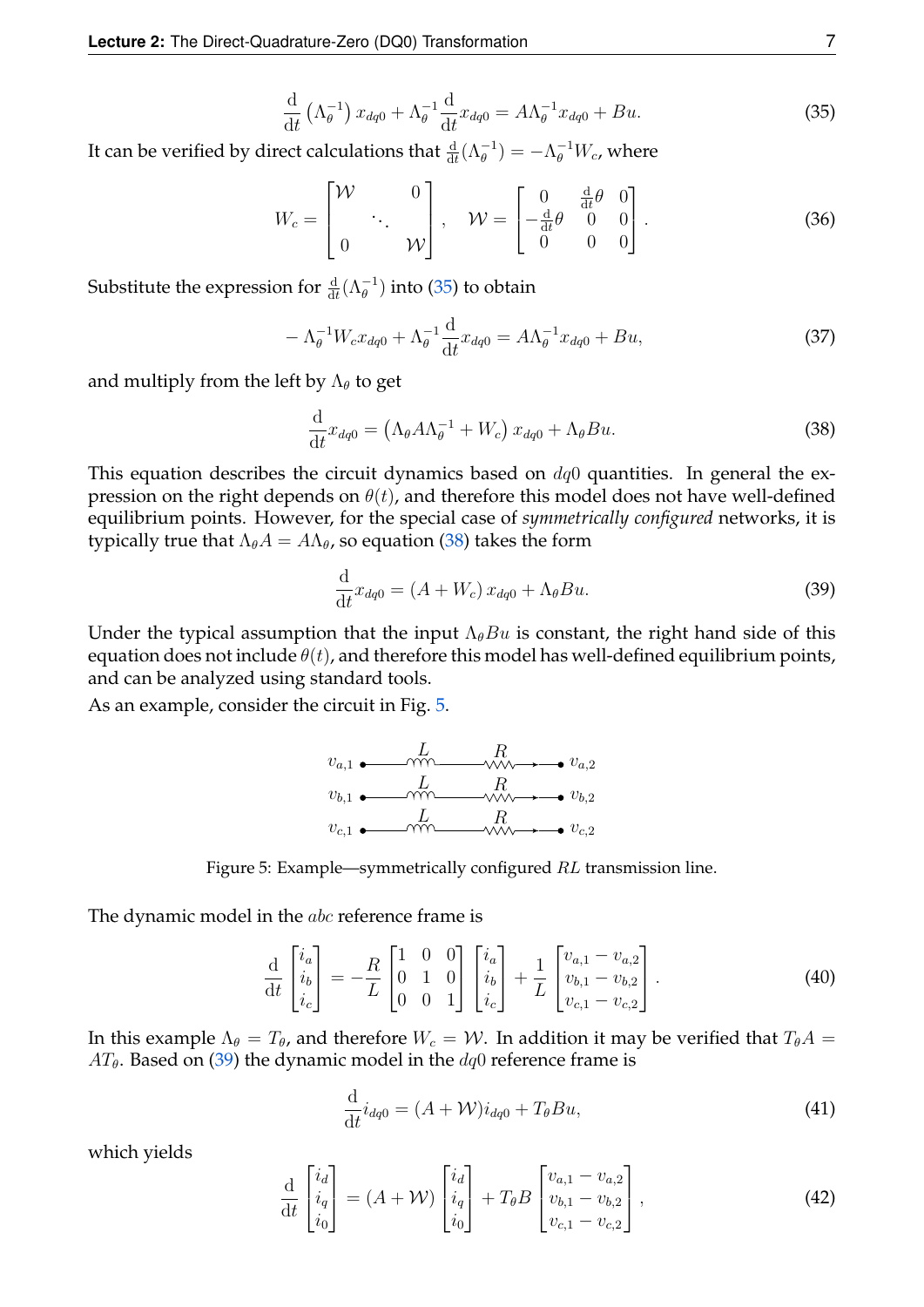or equivalently

$$
\frac{\mathrm{d}}{\mathrm{d}t} \begin{bmatrix} i_d \\ i_q \\ i_0 \end{bmatrix} = \left( -\frac{R}{L} \begin{bmatrix} 1 & 0 & 0 \\ 0 & 1 & 0 \\ 0 & 0 & 1 \end{bmatrix} + \begin{bmatrix} 0 & \frac{\mathrm{d}}{\mathrm{d}t} \theta & 0 \\ -\frac{\mathrm{d}}{\mathrm{d}t} \theta & 0 & 0 \\ 0 & 0 & 0 \end{bmatrix} \right) \begin{bmatrix} i_d \\ i_q \\ i_0 \end{bmatrix} + \frac{1}{L} T_{\theta} \begin{bmatrix} v_{a,1} - v_{a,2} \\ v_{b,1} - v_{b,2} \\ v_{c,1} - v_{c,2} \end{bmatrix} . \tag{43}
$$

This last equation may be written more compactly as

$$
\frac{\mathrm{d}}{\mathrm{d}t} \begin{bmatrix} i_d \\ i_q \\ i_0 \end{bmatrix} = \begin{bmatrix} -\frac{R}{L} & \frac{\mathrm{d}}{\mathrm{d}t} \theta & 0 \\ -\frac{\mathrm{d}}{\mathrm{d}t} \theta & -\frac{R}{L} & 0 \\ 0 & 0 & -\frac{R}{L} \end{bmatrix} \begin{bmatrix} i_d \\ i_q \\ i_0 \end{bmatrix} + \frac{1}{L} \begin{bmatrix} v_{d,1} - v_{d,2} \\ v_{q,1} - v_{q,2} \\ v_{0,1} - v_{0,2} \end{bmatrix} . \tag{44}
$$

In addition, if the reference angle is  $\theta = \omega_s t$  then

<span id="page-7-1"></span>
$$
\frac{\mathrm{d}}{\mathrm{d}t} \begin{bmatrix} i_d \\ i_q \\ i_0 \end{bmatrix} = \begin{bmatrix} -\frac{R}{L} & \omega_s & 0 \\ -\omega_s & -\frac{R}{L} & 0 \\ 0 & 0 & -\frac{R}{L} \end{bmatrix} \begin{bmatrix} i_d \\ i_q \\ i_0 \end{bmatrix} + \frac{1}{L} \begin{bmatrix} v_{d,1} - v_{d,2} \\ v_{q,1} - v_{q,2} \\ v_{0,1} - v_{0,2} \end{bmatrix} . \tag{45}
$$

The resulting model is linear and time-invariant.

How does this model change if the circuit is not symmetrically configured?

Consider a modified circuit in which the inductances are  $L$ ,  $L$ , and  $2L$ . In this case the equality  $\Lambda_{\theta}A = A\Lambda_{\theta}$  no longer holds, and therefore the dynamic model is nonlinear and time-varying, since the term  $\bar{\Lambda}_{\theta} A \Lambda_{\theta}^{-1}$  varies with  $\theta(t)$ . In this example the  $dq0$  transformation does not offer any obvious advantage in comparison to direct analysis in the abc reference frame.

<span id="page-7-0"></span>As another example consider the circuit in Fig. [6.](#page-7-0) The voltage sources on the left represent the secondary side of a transformer, and the voltage sources on the right represent the primary side of another transformer. The objective here is to study the effects of  $R_{g,1}$  and  $R_{g,2}$ on the system dynamics.



Figure 6: Example — a linear three-phase circuit.

The model in the *abc* reference frame is

$$
L\frac{d}{dt}i_a = -Ri_a - (R_{g,1} + R_{g,2})(i_a + i_b + i_c) + (v_{a,1} - v_{a,2}),
$$
  
\n
$$
L\frac{d}{dt}i_b = -Ri_b - (R_{g,1} + R_{g,2})(i_a + i_b + i_c) + (v_{b,1} - v_{b,2}),
$$
  
\n
$$
L\frac{d}{dt}i_c = -Ri_c - (R_{g,1} + R_{g,2})(i_a + i_b + i_c) + (v_{c,1} - v_{c,2}),
$$
\n(46)

and direct computations yield

$$
\Lambda_{\theta} A \Lambda_{\theta}^{-1} = \begin{bmatrix} -\frac{R}{L} & 0 & 0\\ 0 & -\frac{R}{L} & 0\\ 0 & 0 & -\frac{R+3(R_{g,1}+R_{g,2})}{L} \end{bmatrix} .
$$
 (47)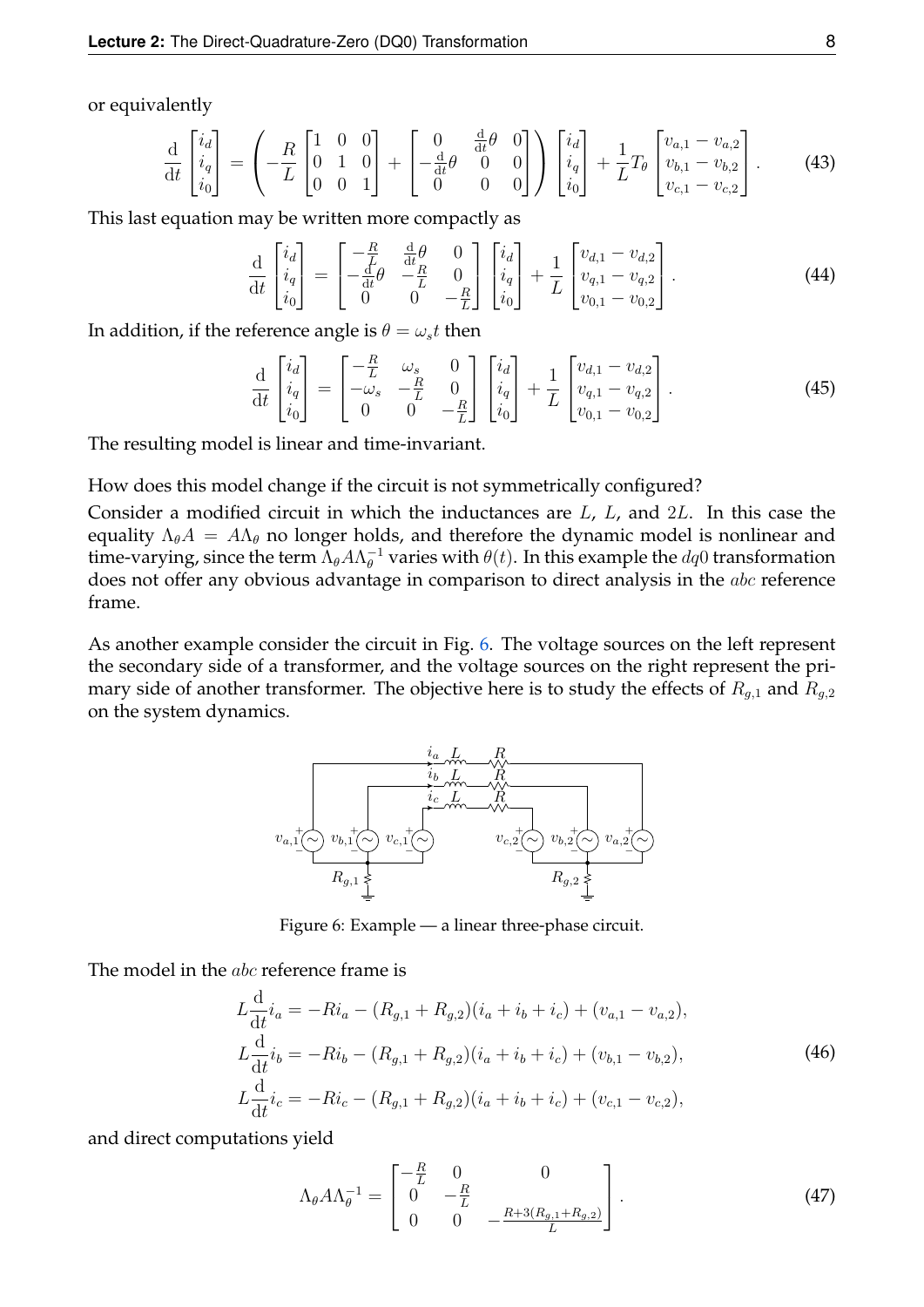Based on [\(38\)](#page-6-1) and assuming  $d\theta/dt = \omega_s$  the resulting  $dq0$  model is

$$
\frac{\mathrm{d}}{\mathrm{d}t}i_d = -\frac{R}{L}i_d + \omega_s i_q + \frac{1}{L}(v_{d,1} - v_{d,2}),
$$
\n
$$
\frac{\mathrm{d}}{\mathrm{d}t}i_q = -\omega_s i_d - \frac{R}{L}i_q + \frac{1}{L}(v_{q,1} - v_{q,2}),
$$
\n
$$
\frac{\mathrm{d}}{\mathrm{d}t}i_0 = -\frac{1}{L}(R + 3(R_{g,1} + R_{g,2}))i_0 + \frac{1}{L}(v_{0,1} - v_{0,2}).
$$
\n(48)

Note that in this example  $\Lambda_{\theta}A \neq A\Lambda_{\theta}$ , but nevertheless the  $dq0$  model is linear and timeinvariant.

The expressions for  $i_d$ ,  $i_q$  are exactly identical to the ones in [\(45\)](#page-7-1), and are unaffected by the resistors  $R_{g,1}$  and  $R_{g,2}$ . These resistors affect only the zero component, which according to [\(1\)](#page-0-0) represents the average current  $i_0 = \frac{1}{3}$  $\frac{1}{3}(i_a+i_b+i_c)$ . Note that if  $R_{g,1}+R_{g,2}\rightarrow\infty$  then  $i_0\rightarrow 0$ , but  $i_d$ ,  $i_q$  are unaffected. This example may explain how transformers are used to eliminate undesired average currents in a power system.

# **Comparison of phasors and dq0 quantities**

This section discusses the relations between  $dq0$  models and time-varying phasor models. First we will define the link between phasors and  $dq0$  quantities. Consider the balanced three-phase voltage signals

$$
v_a(t) = A(t) \cos(\omega_s t + \psi(t)),
$$
  
\n
$$
v_b(t) = A(t) \cos\left(\omega_s t + \psi(t) - \frac{2\pi}{3}\right),
$$
  
\n
$$
v_c(t) = A(t) \cos\left(\omega_s t + \psi(t) + \frac{2\pi}{3}\right).
$$
\n(49)

Based on the  $dq0$  transformation in [\(2\)](#page-0-1) with  $\theta(t) = \omega_s t$ , and using the trigonometric identity  $\cos(\alpha + \beta) = \cos(\alpha)\cos(\beta) - \sin(\alpha)\sin(\beta)$  we have

$$
\begin{bmatrix}\nv_d \\
v_q \\
v_0\n\end{bmatrix} = T_{\omega_s t} \begin{bmatrix}\nv_a \\
v_b \\
v_c\n\end{bmatrix} = T_{\omega_s t} \begin{bmatrix}\nA(t) \cos(\omega_s t + \psi(t)) \\
A(t) \cos(\omega_s t + \psi(t) - \frac{2\pi}{3}) \\
A(t) \cos(\omega_s t + \psi(t) + \frac{2\pi}{3})\n\end{bmatrix}
$$
\n
$$
= T_{\omega_s t} \begin{bmatrix}\n\cos(\omega_s t) & -\sin(\omega_s t) & 1 \\
\cos(\omega_s t - \frac{2\pi}{3}) & -\sin(\omega_s t - \frac{2\pi}{3}) & 1 \\
\cos(\omega_s t + \frac{2\pi}{3}) & -\sin(\omega_s t + \frac{2\pi}{3}) & 1\n\end{bmatrix} \begin{bmatrix}\nA(t) \cos(\psi(t)) \\
A(t) \sin(\psi(t)) \\
0\n\end{bmatrix}
$$
\n(50)\n
$$
= T_{\omega_s t} T_{\omega_s t}^{-1} \begin{bmatrix}\nA(t) \cos(\psi(t)) \\
A(t) \sin(\psi(t)) \\
0\n\end{bmatrix} = \begin{bmatrix}\nA(t) \cos(\psi(t)) \\
A(t) \sin(\psi(t)) \\
0\n\end{bmatrix},
$$

and therefore

<span id="page-8-0"></span>
$$
v_d(t) = A(t) \cos(\psi(t)),
$$
  
\n
$$
v_q(t) = A(t) \sin(\psi(t))
$$
  
\n
$$
v_0(t) = 0.
$$
\n(51)

In addition, assuming that variations in the magnitude  $A(t)$  and phase  $\psi(t)$  are "slow" (see definition below) in comparison to the nominal system frequency  $\omega_s$ , the voltages above may be represented by the time-varying phasor

<span id="page-8-1"></span>
$$
V(t) = \frac{A(t)}{\sqrt{2}} e^{j\psi(t)}.
$$
\n(52)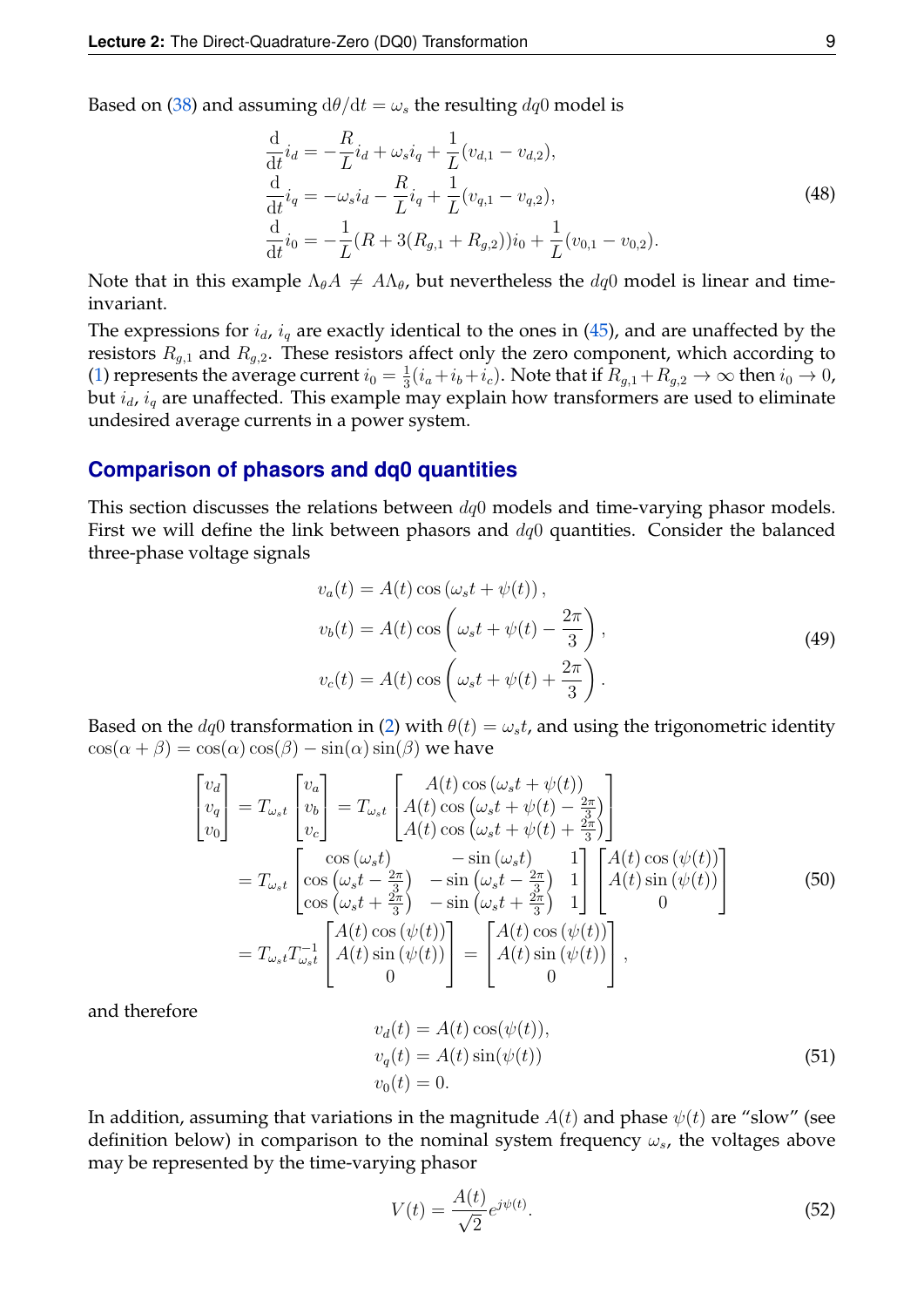Following [\(51\)](#page-8-0) and [\(52\)](#page-8-1) the phasor  $V(t)$  may be expressed in terms of  $dq0$  quantities as

$$
V(t) = \frac{A(t)}{\sqrt{2}} e^{j\psi(t)} = \frac{A(t)}{\sqrt{2}} \left( \cos(\psi(t)) + j \sin(\psi(t)) \right)
$$
  
=  $\frac{1}{\sqrt{2}} \left( v_d(t) + j v_q(t) \right),$  (53)

or alternatively,

<span id="page-9-0"></span>
$$
v_d(t) = \sqrt{2} \operatorname{Re}\{V(t)\}, \quad v_q(t) = \sqrt{2} \operatorname{Im}\{V(t)\} \quad v_0(t) = 0. \tag{54}
$$

Note that since  $v_0(t) = 0$  this definition holds only for balanced three-phase signals. Similarly the active power, reactive power, amplitude and phase may be defined with respect to the  $dq$  components as follows:

<span id="page-9-3"></span>
$$
P(t) = \text{Re}\left\{V(t)I^*(t)\right\} = \frac{1}{2}\left(v_d(t)i_d(t) + v_q(t)i_q(t)\right),
$$
  
\n
$$
Q(t) = \text{Im}\left\{V(t)I^*(t)\right\} = \frac{1}{2}\left(v_q(t)i_d(t) - v_d(t)i_q(t)\right),
$$
  
\n
$$
|V(t)|^2 = \text{Re}\left\{V(t)\right\}^2 + \text{Im}\left\{V(t)\right\}^2 = \frac{1}{2}\left(v_d^2(t) + v_q^2(t)\right),
$$
  
\n
$$
\angle V(t) = \text{atan2}(v_q, v_d).
$$
\n(55)

We will now examine the similarities and differences between  $dq0$  models and time-varying phasor models. Consider the symmetrically configured inductor, which dynamic model is given in [\(16\)](#page-3-0). Assuming  $\theta = \omega_s t$  and  $v_0 = 0$  this model may be written as

<span id="page-9-1"></span>
$$
v_d(t) = -\omega_s Li_q(t) + L\frac{d}{dt}\dot{i}_d,
$$
  

$$
v_q(t) = \omega_s Li_d(t) + L\frac{d}{dt}\dot{i}_q.
$$
 (56)

Using time-varying phasors the inductor impedance is  $j\omega_s L$ , and therefore

$$
I(t) = \frac{1}{j\omega_s L} V(t),\tag{57}
$$

where  $V(t)$  and  $I(t)$  are the phasors representing the inductor voltage and current. The real and imaginary parts of this last equation are

$$
\operatorname{Re}\{I(t)\} = \frac{1}{\omega_s L} \operatorname{Im}\{V(t)\},\
$$

$$
\operatorname{Im}\{I(t)\} = -\frac{1}{\omega_s L} \operatorname{Re}\{V(t)\},\
$$
(58)

and based on the relations between  $dq$  signals and phasors in  $(54)$  an equivalent model is

$$
i_d(t) = \frac{1}{\omega_s L} v_q(t),
$$
  
\n
$$
i_q(t) = -\frac{1}{\omega_s L} v_d(t),
$$
\n(59)

or

<span id="page-9-2"></span>
$$
v_d(t) = -\omega_s Li_q(t),
$$
  
\n
$$
v_q(t) = \omega_s Li_d(t).
$$
\n(60)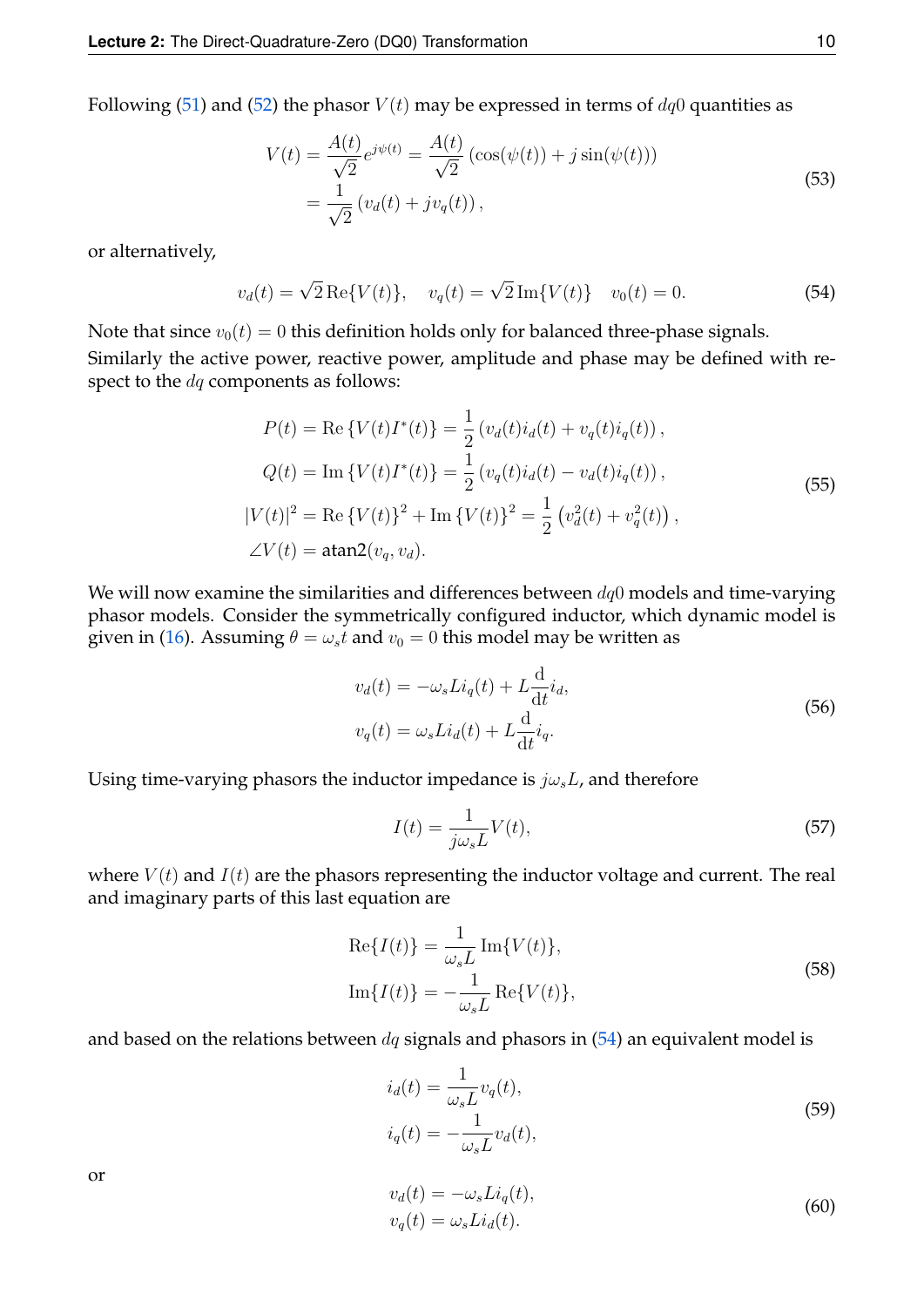Direct comparison of [\(56\)](#page-9-1) and [\(60\)](#page-9-2) reveals that both models are similar, except for the time derivatives in the  $dq0$  model. These derivatives describe the main difference between the two models. While the  $dq0$  model is general and accurate, the time-varying phasor model is an approximation, which only holds for slow variations. If variations in the  $dq$  components are indeed slow such that

$$
\left|\frac{\mathrm{d}}{\mathrm{d}t}i_d\right| << \omega_s |i_q(t)|,
$$
\n
$$
\left|\frac{\mathrm{d}}{\mathrm{d}t}i_q\right| << \omega_s |i_d(t)|,
$$
\n(61)

then [\(56\)](#page-9-1) and [\(60\)](#page-9-2) are almost identical, and therefore time-varying phasors may be used instead of  $dq0$  quantities. This result is extended in [\[1\]](#page-14-0) and [\[2\]](#page-14-1), which formulate the relations between  $dq0$  models and time varying phasor models for general three-phase networks.

Remark (Equilibrium points): for balanced systems, since at equilibrium the time derivatives are equal to zero, the  $dq0$  model is identical to the time-varying phasor model. For this reason equilibrium points may be calculated based on phasors. This is typically done by solving the system's power flow equations, as described in Lecture 1.

#### **Power expressions for phasors and for dq0 quantities**

In this section we will briefly recall the power definitions we developed so far, and examine how they relate to each other.

Equation [\(21\)](#page-4-2) defines the *instantaneous three-phase* power:

<span id="page-10-0"></span>
$$
p_{3\phi}(t) = v_a(t)i_a(t) + v_b(t)i_b(t) + v_c(t)i_c(t) = \frac{3}{2} (v_d(t)i_d(t) + v_q(t)i_q(t) + 2v_0(t)i_0(t)).
$$
 (62)

In addition, in the context of time-varying phasor models we discussed the *active* power:

$$
P(t) = \frac{1}{T} \int_{t - T/2}^{t + T/2} v_a(\tau) i_a(\tau) d\tau = \frac{1}{T} \int_{t - T/2}^{t + T/2} v_b(\tau) i_b(\tau) d\tau = \frac{1}{T} \int_{t - T/2}^{t + T/2} v_c(\tau) i_c(\tau) d\tau.
$$
 (63)

Here  $v_a i_a$ ,  $v_b i_b$ ,  $v_c i_c$  are the instantaneous single-phase powers, and T is the period of the AC signals. The active power is the *average* power over a cycle, for a single phase. We have also seen in [\(55\)](#page-9-3) that under the approximation of time varying phasors

<span id="page-10-1"></span>
$$
P(t) = \text{Re}\left\{V(t)I^*(t)\right\} = \frac{1}{2}\left(v_d(t)i_d(t) + v_q(t)i_q(t)\right),
$$
  
\n
$$
Q(t) = \text{Im}\left\{V(t)I^*(t)\right\} = \frac{1}{2}\left(v_q(t)i_d(t) - v_d(t)i_q(t)\right).
$$
\n(64)

Based on [\(62\)](#page-10-0) and [\(64\)](#page-10-1) and assuming that in a balanced power system  $v_0 = 0$  we have

<span id="page-10-2"></span>
$$
p_{3\phi}(t) = 3P(t),
$$
\n(65)

which means that the *total instantaneous* power is equal to three times the *active* power.

Moreover, the approximation of time-varying phasors dictates that variations in  $P(t)$  during a single cycle are small. Therefore, based on [\(65\)](#page-10-2), the total instantaneous power  $p_{3\phi}(t)$  must be almost constant during a cycle. This fact is one of the greatest advantages of balanced three-phase systems. While a single-phase system provides alternating power, a balanced three-phase system provides almost constant power. As a result, three-phase devices do not need to store significant energy, and can be made small and efficient. This idea is illustrated in Fig. [7.](#page-11-0)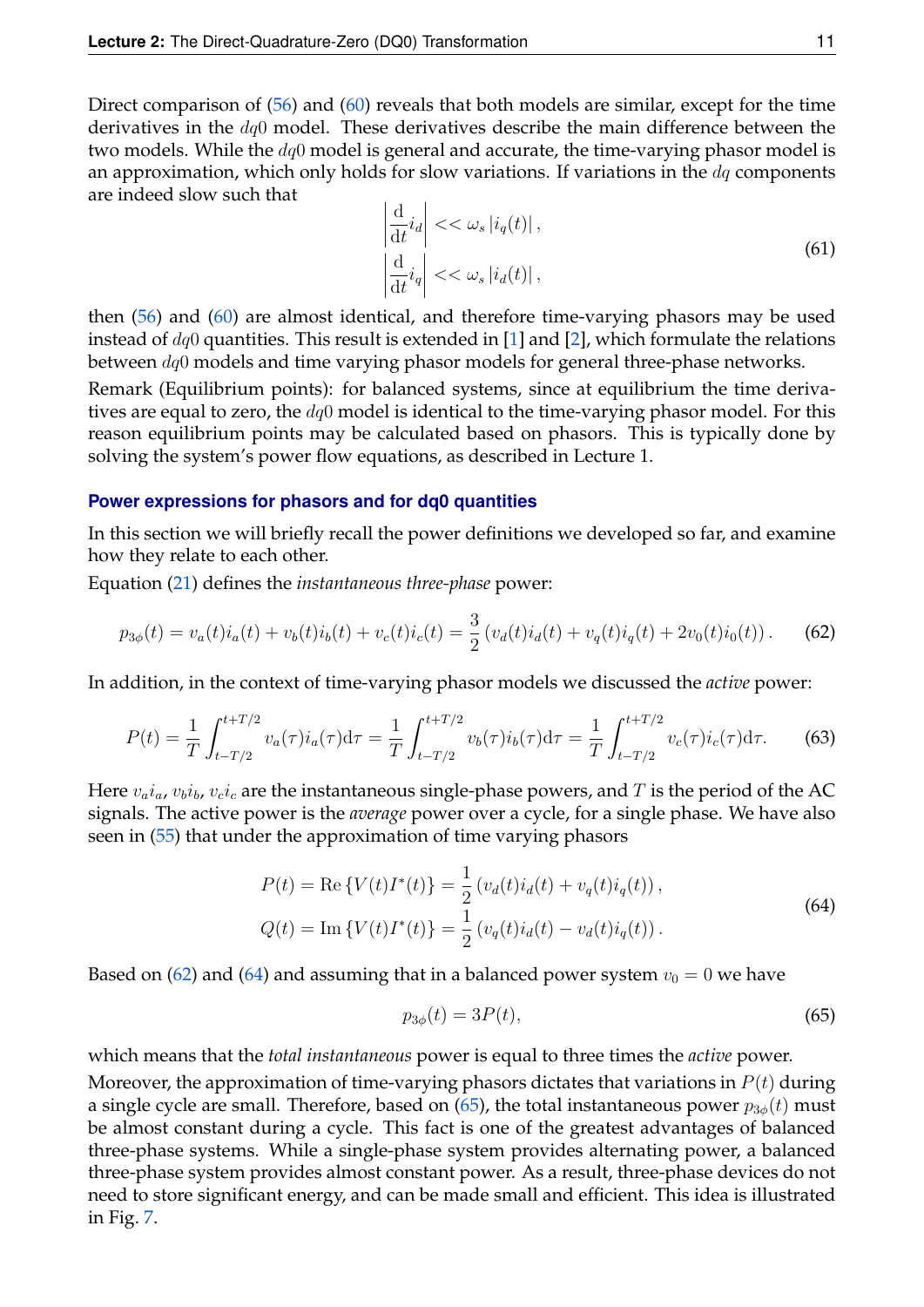<span id="page-11-0"></span>

Figure 7: While a single-phase system provides alternating power, a balanced three-phase system provides nearly constant power.

# **Example — modeling a network based on dq0 quantities**

<span id="page-11-1"></span>Consider the linear three-phase network described in Fig. [8.](#page-11-1) The network includes an ideal power source which is connected to an infinite bus (a voltage source with constant amplitude and frequency).



Figure 8: Ideal power source connected to an infinite bus (single-phase diagram).

It is assumed that

- $\checkmark$  The network and the sources within it are symmetrically configured;
- $\checkmark$  the reference angle for the  $dq0$  transformation is  $\theta = \omega_s t$ , where  $\omega_s$  is the frequency of the infinite bus.
- ✓ The power source is modeled as

<span id="page-11-2"></span>
$$
\frac{1}{2}(v_{d,1}i_d + v_{q,1}i_q) = P,
$$
\n
$$
\frac{1}{2}(v_{q,1}i_d - v_{d,1}i_q) = 0,
$$
\n
$$
v_{0,1} = 0.
$$
\n(66)

 $\angle$  The infinite bus is modeled as

<span id="page-11-3"></span>
$$
v_{d,2} = \sqrt{2}V_g,
$$
  
\n
$$
v_{q,2} = 0,
$$
  
\n
$$
v_{0,2} = 0.
$$
\n(67)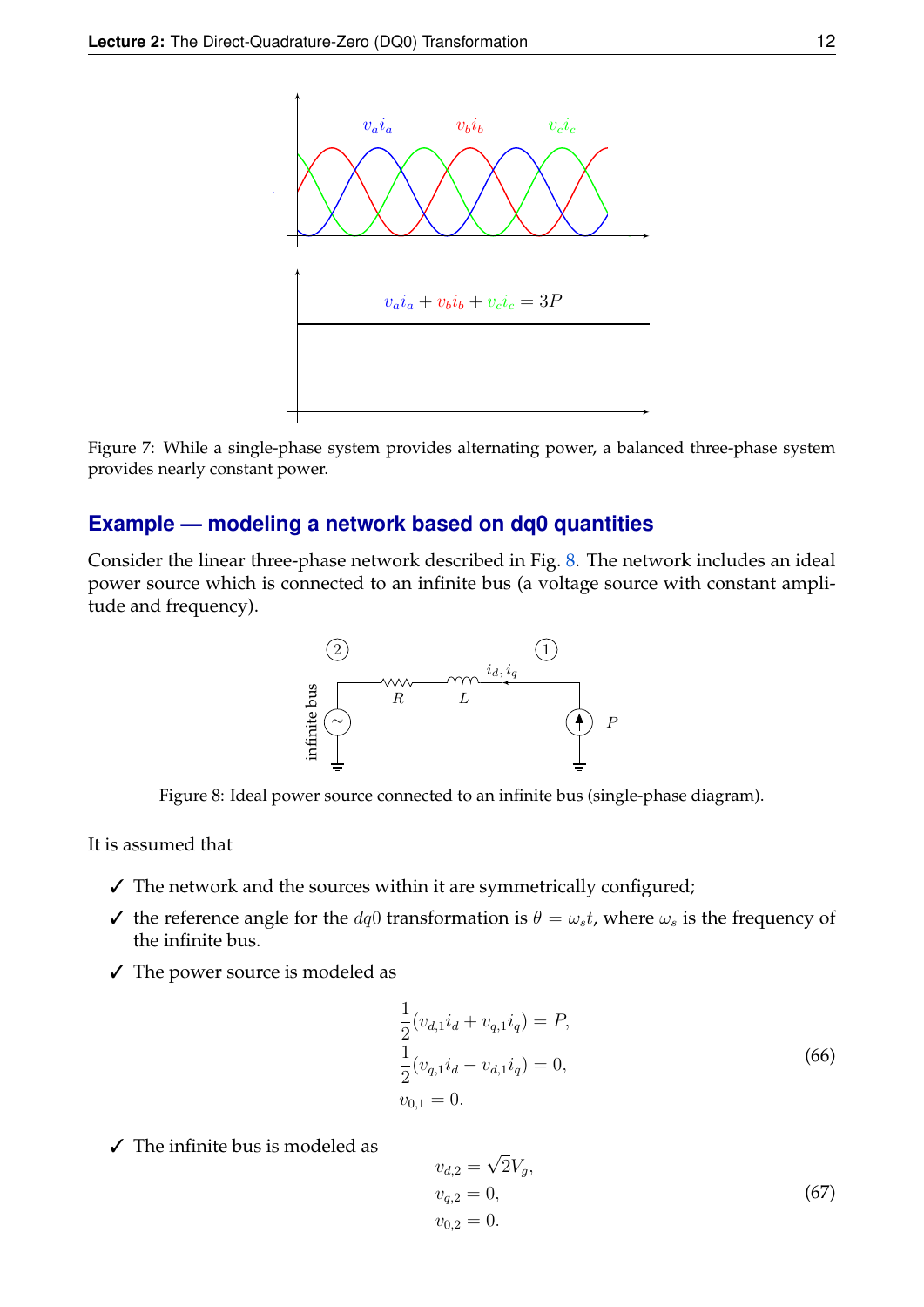#### **Time-varying phasor model**

Here it is assumed that the network may be described based on time-varying phasors. The voltage of the infinite bus is

$$
V_2 = V_g,\tag{68}
$$

and the power source is characterized by

$$
P_1 = P, Q_1 = 0,
$$
 (69)

where  $V_g$  and  $P$  are given constants.

We define the inductor current as  $I$ , and the voltage on the power source as  $V_1$  (these are phasors). The system equations are

$$
P = V_1 I^*,
$$
  
\n
$$
V_1 - V_g = (j\omega_s L + R)I,
$$
\n(70)

which lead to

$$
P = (V_g + (j\omega_s L + R)I)I^* = V_gI^* + (j\omega_s L + R)|I|^2.
$$
 (71)

This last equation may be solved to find the current I.

It can be seen that the time-varying phasor model has no dynamic states, and is characterized by a set of algebraic equations. The solution, if it exists, is constant in time.

#### **DQ0 model**

We will now develop the  $dq0$  model of the network above assuming that  $R = 0$ . According to [\(16\)](#page-3-0) with  $\theta = \omega_s t$  the inductor model is

<span id="page-12-0"></span>
$$
\frac{\mathrm{d}}{\mathrm{d}t}i_d = \omega_s i_q + \frac{1}{L}(v_{d,1} - v_{d,2}),\n\frac{\mathrm{d}}{\mathrm{d}t}i_q = -\omega_s i_d + \frac{1}{L}(v_{q,1} - v_{q,2}).
$$
\n(72)

The power source is modeled as in  $(66)$ , which may be written as

<span id="page-12-1"></span>
$$
\begin{bmatrix} v_{d,1} \\ v_{q,1} \end{bmatrix} = \frac{2P}{i_d^2 + i_q^2} \begin{bmatrix} i_d \\ i_q \end{bmatrix} . \tag{73}
$$

Combination of [\(67\)](#page-11-3), [\(72\)](#page-12-0) and [\(73\)](#page-12-1) yields the (nonlinear) state-space model

$$
\frac{\mathrm{d}}{\mathrm{d}t}i_d = \omega_s i_q + \frac{2P}{L} \frac{i_d}{i_d^2 + i_q^2} - \frac{\sqrt{2}V_g}{L},
$$
\n
$$
\frac{\mathrm{d}}{\mathrm{d}t}i_q = -\omega_s i_d + \frac{2P}{L} \frac{i_q}{i_d^2 + i_q^2},
$$
\n(74)

which Jacobian at an equilibrium point  $(\bar{i}_d, \bar{i}_q)$  is

$$
A = \begin{bmatrix} -\frac{2P}{L} \frac{\bar{i}_a^2 - \bar{i}_q^2}{(\bar{i}_a^2 + \bar{i}_q^2)^2} & \omega_s - \frac{4P}{L} \frac{\bar{i}_a \bar{i}_q}{(\bar{i}_a^2 + \bar{i}_q^2)^2} \\ -\omega_s - \frac{4P}{L} \frac{\bar{i}_a \bar{i}_q}{(\bar{i}_a^2 + \bar{i}_q^2)^2} & \frac{2P}{L} \frac{\bar{i}_a^2 - \bar{i}_q^2}{(\bar{i}_a^2 + \bar{i}_q^2)^2} \end{bmatrix} . \tag{75}
$$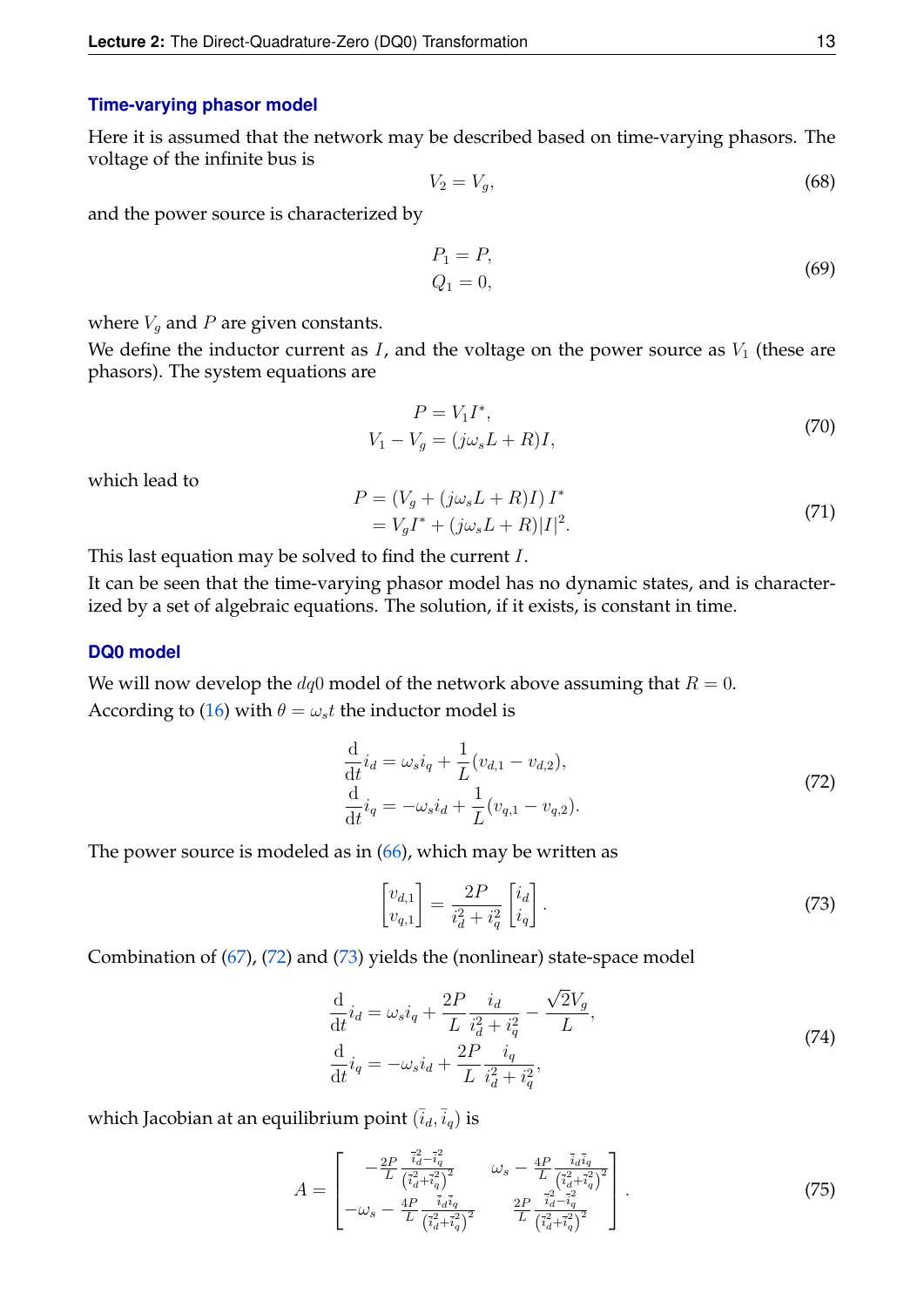The poles are found by computing the roots of the characteristic polynomial, which is given for a second-order system by

$$
s^2 - \text{Tr}(A)s + \det(A) = 0,\t(76)
$$

where  $\text{Tr}(A)$  is the trace of A, and  $\det(A)$  is the determinant of A. It is easy to verify that in our example  $\text{Tr}(A)=0$ , and therefore the poles are  $s_{1,2}=\pm\sqrt{\text{det}(A)}.$  Consider the following two cases:

- $\checkmark$  If  $\det(A) > 0$  there is a pole in the right half of the complex plane, and the system is unstable.
- $\checkmark$  If  $\det(A) \leq 0$  there is a complex conjugate pair of poles on the imaginary axis, and additional analysis in simulation reveals that the system is unstable.

Based on these results we can conclude that the  $dq0$  model is unstable.

Can we use the approximation of time-varying phasors in this example? We have seen that

- $\checkmark$  The time-varying phasor model has no dynamic states, and therefore provides no information regarding the system stability.
- $\checkmark$  With  $R = 0$  the  $dq0$  model is unstable.

The time-varying phasor model may be used to find the equilibrium point(s). However, in case  $R = 0$ , the  $dq0$  model reveals that these equilibrium points are unstable, and do not represent physical solutions.

Work [\[3\]](#page-14-2) considers the same example with an additional capacitor which is connected in parallel to the power source. This additional capacitor acts as an energy storage device, and may help to stabilize the system.

# **Appendix: useful dq0 identities**

Here are several useful identities related to the  $dq0$  transformation.

$$
T_{\theta} = \frac{2}{3} \begin{bmatrix} \cos(\theta) & \cos(\theta - \frac{2\pi}{3}) & \cos(\theta + \frac{2\pi}{3})\\ -\sin(\theta) & -\sin(\theta - \frac{2\pi}{3}) & -\sin(\theta + \frac{2\pi}{3})\\ \frac{1}{2} & \frac{1}{2} & \frac{1}{2} \end{bmatrix},
$$
(77)

$$
T_{\theta}^{-1} = \begin{bmatrix} \cos\left(\theta\right) & -\sin\left(\theta\right) & 1\\ \cos\left(\theta - \frac{2\pi}{3}\right) & -\sin\left(\theta - \frac{2\pi}{3}\right) & 1\\ \cos\left(\theta + \frac{2\pi}{3}\right) & -\sin\left(\theta + \frac{2\pi}{3}\right) & 1 \end{bmatrix},\tag{78}
$$

$$
T_{\theta}T_{\theta}^{-1} = T_{\theta}^{-1}T_{\theta} = I_{3 \times 3},\tag{79}
$$

$$
\left(T_{\theta}^{-1}\right)^{\mathsf{T}}T_{\theta}^{-1} = \frac{3}{2} \begin{bmatrix} 1 & 0 & 0 \\ 0 & 1 & 0 \\ 0 & 0 & 2 \end{bmatrix},\tag{80}
$$

$$
T_{\theta} (T_{\theta})^{\mathsf{T}} = \frac{2}{3} \begin{bmatrix} 1 & 0 & 0 \\ 0 & 1 & 0 \\ 0 & 0 & \frac{1}{2} \end{bmatrix}, \tag{81}
$$

$$
T_{\theta_a} T_{\theta_b}^{-1} = \begin{bmatrix} \cos(\theta_a - \theta_b) & \sin(\theta_a - \theta_b) & 0\\ -\sin(\theta_a - \theta_b) & \cos(\theta_a - \theta_b) & 0\\ 0 & 0 & 1 \end{bmatrix},
$$
(82)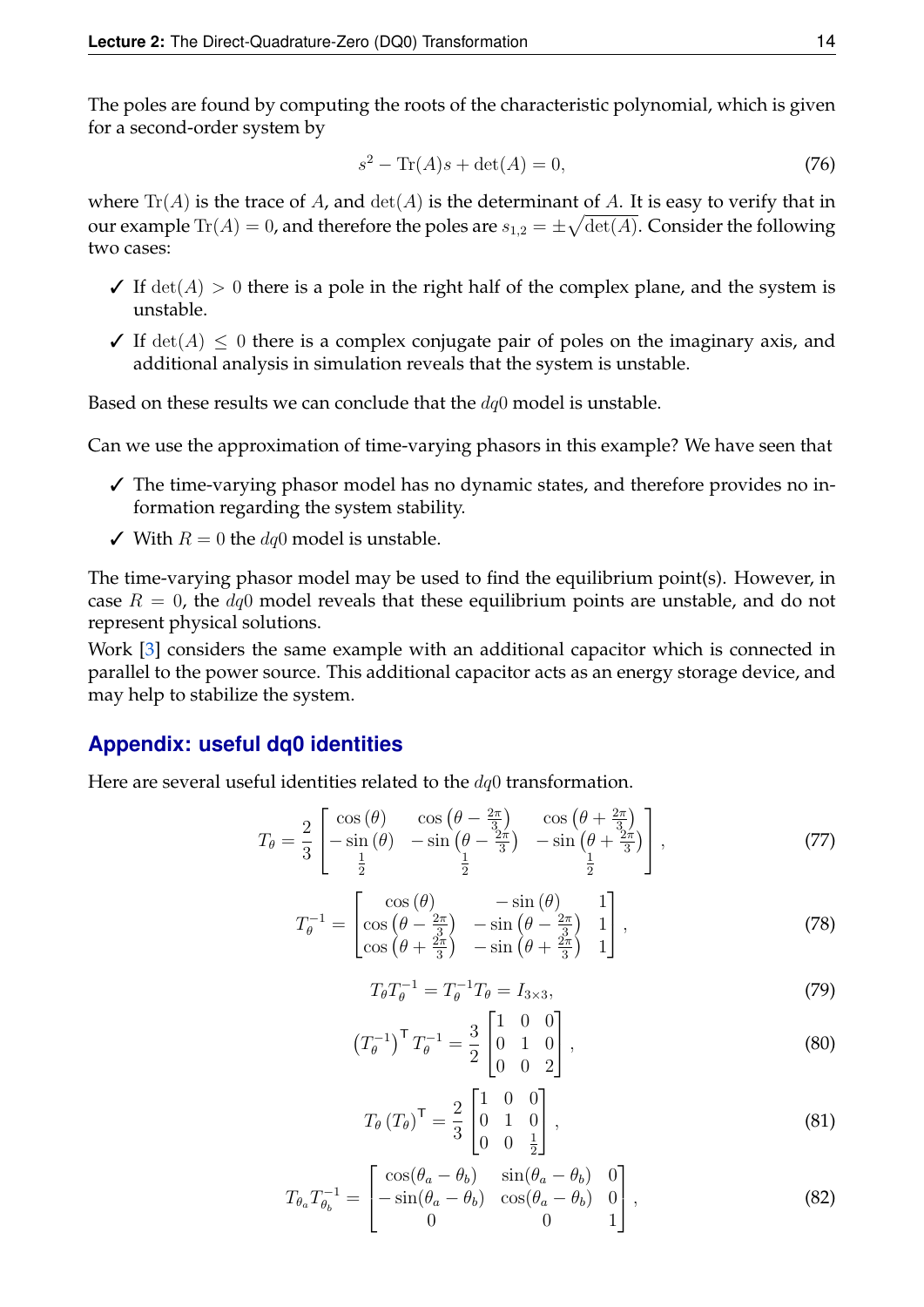$$
\frac{\mathrm{d}}{\mathrm{d}t}T_{\theta}^{-1} = -T_{\theta}^{-1}\mathcal{W},
$$
\n
$$
\frac{\mathrm{d}}{\mathrm{d}t}T_{\theta} = \mathcal{W}T_{\theta},
$$
\n(83)

with

$$
\mathcal{W} = \begin{bmatrix} 0 & \frac{\mathrm{d}}{\mathrm{d}t} \theta & 0 \\ -\frac{\mathrm{d}}{\mathrm{d}t} \theta & 0 & 0 \\ 0 & 0 & 0 \end{bmatrix} . \tag{84}
$$

All these identities can be proved by straight-forward algebraic calculations.

# **References**

- <span id="page-14-0"></span>[1] Y. Levron and J. Belikov, "Modeling power networks using dynamic phasors in the dq0 reference frame," *Electric Power Systems Research*, vol. 144, pp. 233–242, Mar. 2017.
- <span id="page-14-1"></span>[2] J. Belikov and Y. Levron, "Comparison of time-varying phasor and dq0 dynamic models for large transmission networks," *International Journal of Electrical Power & Energy Systems*, vol. 93, pp. 65–74, 2017.
- <span id="page-14-2"></span>[3] A. Fahima, R. Ofir, J. Belikov, and Y. Levron, "Minimal energy storage required for stability of low inertia distributed sources," in *International Energy Conference*, Limassol, Cyprus, 2018, pp. 1–5.
- [4] D. Baimel, J. Belikov, J. M. Guerrero, and Y. Levron, "Dynamic modeling of networks, microgrids, and renewable sources in the dq0 reference frame: A survey," *IEEE Access*, vol. 5, pp. 21 323–21 335, 2017.
- [5] P. M. Anderson and A. A. Fouad, *Power System Control and Stability*. John Wiley & Sons, 2008.
- [6] J. H. Chow, *Power System Coherency and Model Reduction*. Springer, 2013.
- [7] J. J. Grainger and W. D. Stevenson, *Power System Analysis*. New York: McGraw-Hill, 1994.
- [8] M. Ili´c and J. Zaborszky, *Dynamics and Control of Large Electric Power Systems*. New York: Wiley, 2000.
- [9] J. Machowski, J. Bialek, and J. Bumby, *Power Dystem Dynamics: Stability and Control*. John Wiley & Sons, 2011.
- [10] W. D. Stevenson, *Elements of Power System Analysis*, 4th ed., ser. Electrical and Electronic Engineering Series, F. E. Terman, Ed. New York: McGraw-Hill, 1982.
- [11] R. Teodorescu, M. Liserre, and P. Rodriguez, *Grid Converters for Photovoltaic and Wind Power Systems*. John Wiley & Sons, 2011.
- [12] Q. C. Zhong and T. Hornik, *Control of Power Inverters in Renewable Energy and Smart Grid Integration*. New York, USA: John Wiley & Sons, 2013.
- [13] P. Kundur, *Power system stability and control*. McGraw-Hill, 1994.
- [14] P. W. Sauer and M. A. Pai, *Power system dynamics and stability*. Upper Saddle River, New Jersey: Prentice Hall, 1998.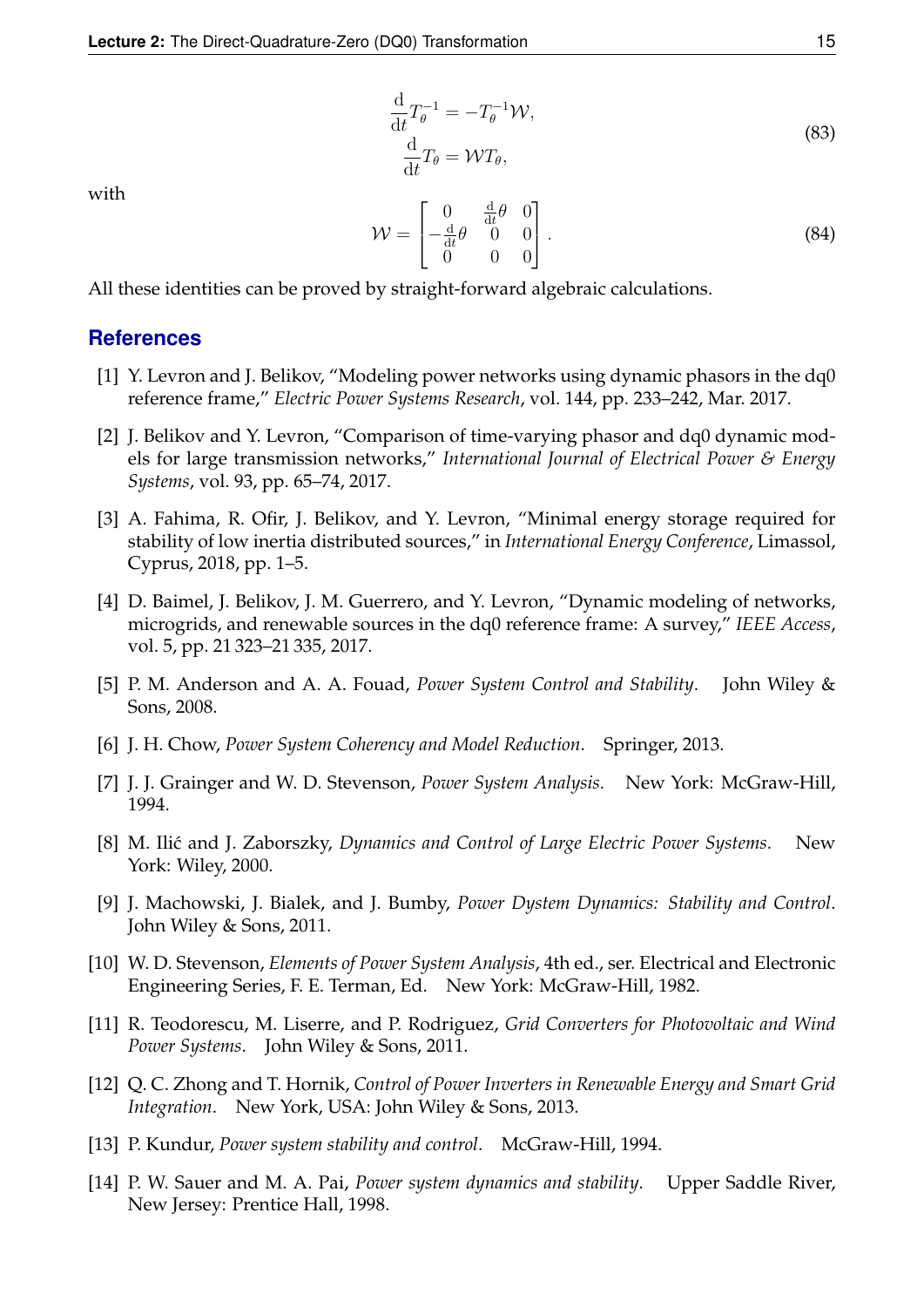- [15] J. Belikov and Y. Levron, "Uses and misuses of quasi-static models in modern power systems," *IEEE Transactions on Power Delivery*, 2018.
- [16] Y. Levron and D. Shmilovitz, "Optimal power management in fueled systems with finite storage capacity," *IEEE Transactions on Circuits and Systems I: Regular Papers*, vol. 57, no. 8, pp. 2221–2231, 2010.
- [17] Y. Levron and J. Belikov, "Observable canonical forms of multi-machine power systems using dq0 signals," in *IEEE International Conference on the Science of Electrical Engineering*, 2016, pp. 1–6.
- [18] Y. Levron and J. Belikov, "Open-source software for modeling and analysis of power networks in the dq0 reference frame," in *IEEE PES PowerTech Conference*, 2017, pp. 1–6.
- [19] Y. Levron and J. Belikov, "DQ0 dynamics," 2017. [Online]. Available: [https:](https://a-lab.ee/projects/dq0-dynamics) [//a-lab.ee/projects/dq0-dynamics](https://a-lab.ee/projects/dq0-dynamics)
- [20] J. Belikov and Y. Levron, "A sparse minimal-order dynamic model of power networks based on dq0 signals," *IEEE Transactions on Power Systems*, vol. 33, no. 1, pp. 1059–1067, 2018.
- [21] J. Belikov and Y. Levron, "Dynamic modeling and stability analysis of power networks using dq0 transformations with a unified reference frame," *Proceedings of the Estonian Academy of Sciences*, vol. 67, no. 4, pp. 368–377, 2018.
- [22] J. Belikov and Y. Levron, "Integration of long transmission lines in large-scale dq0 dynamic models," *Electrical Engineering*, vol. 100, no. 2, pp. 1219–1228, 2018.
- [23] J. Belikov and Y. Levron, "Uses and misuses of quasi-static models in modern power systems," *IEEE Transactions on Power Delivery*, vol. 33, no. 6, pp. 3263–3266, 2018.
- [24] Y. Levron, J. Belikov, and D. Baimel, "A tutorial on dynamics and control of power systems with distributed and renewable energy sources based on the DQ0 transformation," *Applied Sciences*, vol. 8, no. 9, pp. 1–48, 2018.
- [25] T. Demiray and G. Andersson, "Comparison of the efficiency of dynamic phasor models derived from ABC and DQ0 reference frame in power system dynamic simulations," in *The 7th IET International Conference on Advances in Power System Control, Operation and Management*, 2006, pp. 1–8.
- [26] Y. Du, J. Su, M. Mao, and X. Yang, "Autonomous controller based on synchronous generator dq0 model for micro grid inverters," in *The 8th International Conference on Power Electronics*, 2011, pp. 2645–2649.
- [27] W. Liu and Z. Cai, "Model analysis and robust control design of VSC-HVDC converter with dq0 axis," in *Third International Conference on Electric Utility Deregulation and Restructuring and Power Technologies*, 2008, pp. 1792–1796.
- [28] A. Medina and R. Cisneros, "Power quality assessment with a state space model of a wind park in dq0 coordinates," in *Electrical Power & Energy Conference*, 2009, pp. 1–6.
- [29] J. Moia, A. J. Perin, and M. L. Heldwein, "Neutral point clamped converter DC-link center point current analysis in the dq0 reference frame," in *Brazilian Power Electronics Conference*, 2011, pp. 121–128.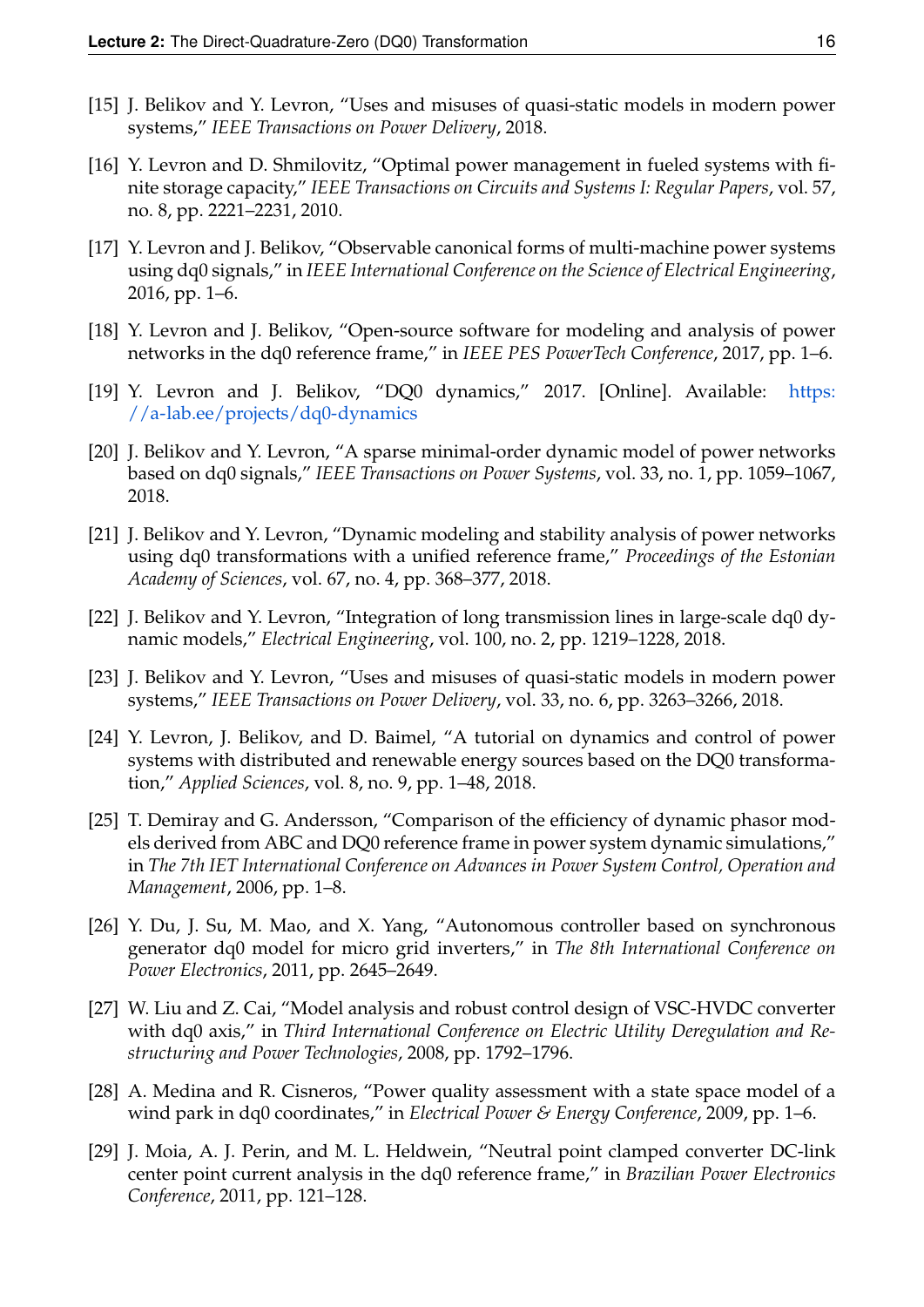- [30] E. R. Sanagiotti, A. A. Oliveira, J. R. B. A. Monteiro, and M. L. De Aguiar, "A comparative study between symmetrical two-phase induction motor model using dq0 transformation and model using spiral vector theory operating under unbalanced voltage," in *Conference on Industrial Electronics and Applications*, 2007, pp. 1504–1508.
- [31] M. F. Schonardie, R. F. Coelho, R. Schweitzer, and D. C. Martins, "Control of the active and reactive power using dq0 transformation in a three-phase grid-connected PV system," in *IEEE International Symposium on Industrial Electronics*, 2012, pp. 264–269.
- [32] M. F. Schonardie and D. C. Martins, "Application of the dq0 transformation in the threephase grid-connected PV systems with active and reactive power control," in *IEEE International Conference on Sustainable Energy Technologies*, 2008, pp. 18–23.
- [33] M. F. Schonardie and D. C. Martins, "Three-phase grid-connected photovoltaic system with active and reactive power control using dq0 transformation," in *IEEE Power Electronics Specialists Conference*, 2008, pp. 1202–1207.
- [34] M. F. Schonardie, A. Ruseler, R. F. Coelho, and D. C. Martins, "Three-phase gridconnected PV system with active and reactive power control using dq0 transformation," in *The 9th IEEE/IAS International Conference on Industry Applications*, 2010, pp. 1–6.
- [35] P. Szcześniak, Z. Fedyczak, and M. Klytta, "Modelling and analysis of a matrixreactance frequency converter based on buck-boost topology by DQ0 transformation," in *The 13th International Power Electronics and Motion Control Conference*, 2008, pp. 165– 172.
- [36] R. Crosier and S. Wang, "DQ-frame modeling of an active power filter integrated with a grid-connected, multifunctional electric vehicle charging station," *IEEE Transactions on Power Electronics*, vol. 28, no. 12, pp. 5702–5716, 2013.
- [37] M. Fasil, C. Antaloae, N. Mijatovic, B. B. Jensen, and J. Holboll, "Improved dq-axes model of PMSM considering airgap flux harmonics and saturation," *IEEE Transactions on Applied Superconductivity*, vol. 26, no. 4, pp. 1–5, 2016.
- [38] C. Finotti and E. Gaio, "Continuous model in dq frame of thyristor controlled reactors for stability analysis of high power electrical systems," *International Journal of Electrical Power & Energy Systems*, vol. 63, pp. 836–845, 2014.
- [39] C. Finotti, E. Gaio, I. Benfatto, I. Song, and J. Tao, "Continuous state-space model in dq frame of the thyristor AC/DC converters for stability analysis of ITER pulsed power electrical system," *IEEE Transactions on Plasma Science*, vol. 44, no. 11, pp. 2923–2931, 2016.
- [40] A. Jamshidifar and D. Jovcic, "Small-signal dynamic DQ model of modular multilevel converter for system studies," *IEEE Transactions on Power Delivery*, vol. 31, no. 1, pp. 191–199, 2016.
- [41] B. K. Perkins and M. R. Iravani, "Dynamic modeling of high power static switching circuits in the dq-frame," *IEEE Transactions on Power Systems*, vol. 14, no. 2, pp. 678–684, 1999.
- [42] J. Poza, E. Oyarbide, D. Roye, and M. Rodriguez, "Unified reference frame dq model of the brushless doubly fed machine," *IEE Proceedings-Electric Power Applications*, vol. 153, no. 5, pp. 726–734, 2006.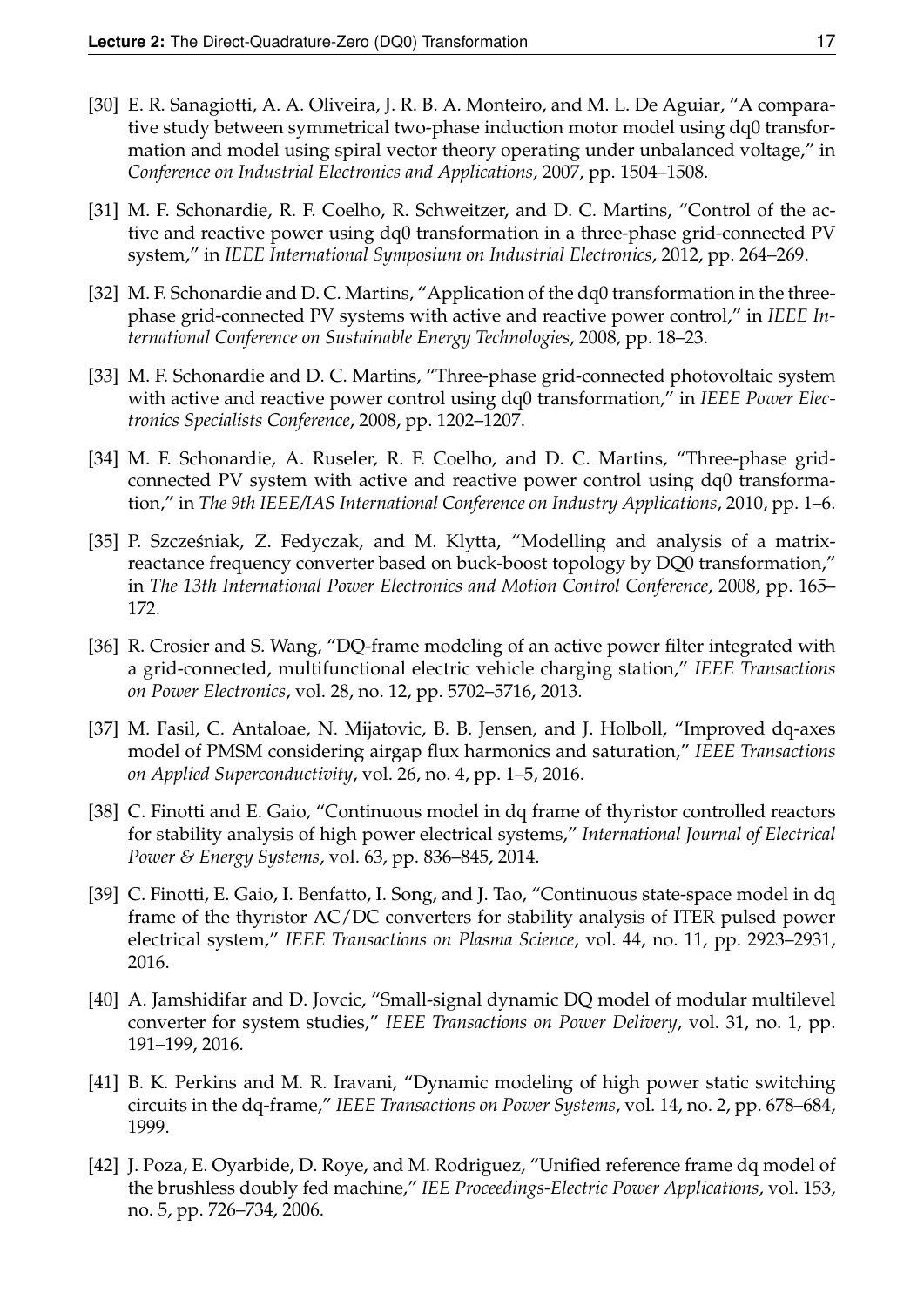- [43] M. Rasheduzzaman, J. A. Mueller, and J. W. Kimball, "An accurate small-signal model of inverter-dominated islanded microgrids using dq reference frame," *IEEE Journal of Emerging and Selected Topics in Power Electronics*, vol. 2, no. 4, pp. 1070–1080, 2014.
- [44] R. Reginatto and R. A. Ramos, "On electrical power evaluation in dq coordinates under sinusoidal unbalanced conditions," *IET Generation, Transmission & Distribution*, vol. 8, no. 5, pp. 976–982, 2014.
- [45] S. Golestan, M. Ramezani, J. M. Guerrero, and M. Monfared, "dq-frame cascaded delayed signal cancellation-based PLL: analysis, design, and comparison with moving average filter-based PLL," *IEEE Transactions on Power Electronics*, vol. 30, no. 3, pp. 1618– 1632, 2015.
- [46] A. Zulu, B. C. Mecrow, and M. Armstrong, "Investigation of the *dq*-equivalent model for performance prediction of flux-switching synchronous motors with segmented rotors," *IEEE Transactions on Industrial Electronics*, vol. 59, no. 6, pp. 2393–2402, 2012.
- [47] S.-B. Han, N.-S. Choi, C.-T. Rim, and G.-H. Cho, "Modeling and analysis of static and dynamic characteristics for buck-type three-phase PWM rectifier by circuit DQ transformation," *IEEE Transactions on Power Electronics*, vol. 13, no. 2, pp. 323–336, 1998.
- [48] B. Bahrani, A. Karimi, B. Rey, and A. Rufer, "Decoupled dq-current control of grid-tied voltage source converters using nonparametric models," *IEEE Transactions on Industrial Electronics*, vol. 60, no. 4, pp. 1356–1366, 2013.
- [49] B. Bahrani, S. Kenzelmann, and A. Rufer, "Multivariable-PI-based dq current control of voltage source converters with superior axis decoupling capability," *IEEE Transactions on Industrial Electronics*, vol. 58, no. 7, pp. 3016–3026, 2011.
- [50] S. T. Kalyani and G. T. Das, "Simulation of DQ control system for a unified power flow controller," *ARPN Journal of Engineering and Applied Sciences*, vol. 2, no. 6, pp. 10–19, 2007.
- [51] A. S. Abdel-khalik, S. Ahmed, and A. Massoud, "A five-phase induction machine model using multiple dq planes considering the effect of magnetic saturation," in *Energy Conversion Congress and Exposition*, 2014, pp. 287–293.
- [52] K.-N. Areerak, S. V. Bozhko, G. M. Asher, and D. W. P. Thomas, "Stability analysis and modelling of AC-DC system with mixed load using DQ-transformation method," in *International Symposium on Industrial Electronics*, 2008, pp. 19–24.
- [53] A. Bodrov, Y. Nauel, R. Todd, and J. Apsley, "Equivalence of generalized state-space averaging with DQ modelling methods in a balanced three-phase system," in *Energy Conversion Congress and Exposition*, 2015, pp. 5519–5524.
- [54] K. Chaijarurnudomrung, K. N. Areerak, and K. L. Areerak, "Modeling of three-phase controlled rectifier using a DQ method," in *International Conference on Advances in Energy Engineering*, 2010, pp. 56–59.
- [55] R. Crosier, S. Wang, and Y. Chu, "Modeling of a grid-connected, multifunctional electric vehicle charging station in active filter mode with DQ theory," in *Energy Conversion Congress and Exposition*, 2012, pp. 3395–3402.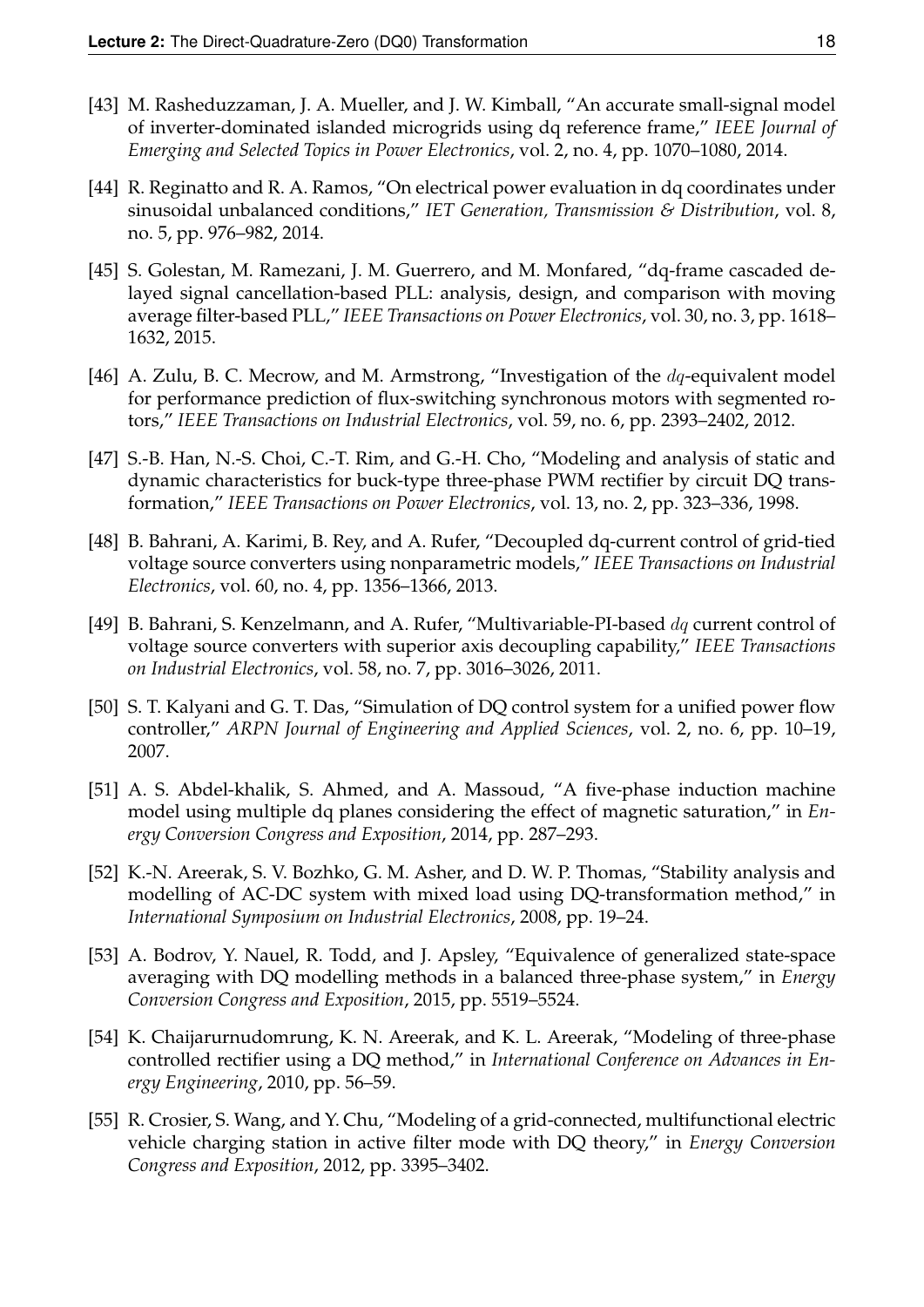- [56] M. Farshadnia, M. A. M. Cheema, R. Dutta, J. E. Fletcher, H. C. Lovatt, and M. F. Rahman, "An extended dq model for concentrated-wound interior permanent magnet machines considering non-ideal machine parameters," in *International Conference on Power Electronics, Machines and Drives*, 2016, pp. 1–6.
- [57] S.-B. Han, N.-S. Choi, C. t. Rim, and G.-H. Cho, "Modeling and analysis of buck type three phase PWM rectifier by circuit DQ transformation," in *The 26th Annual IEEE Power Electronics Specialists Conference*, 1995, pp. 431–436.
- [58] Q. Lei, S. Liang, F. Z. Peng, M. Shen, and V. Blasko, "A generalized DQ impedance model of three phase diode rectifier," in *Energy Conversion Congress and Exposition*, 2013, pp. 3340–3347.
- [59] Q. Lei, M. Shen, V. Blasko, S. Liang, and F. Z. Peng, "A generalized DQ impedance model of ATRU system," in *Twenty-Ninth Annual IEEE Applied Power Electronics Conference and Exposition*, 2014, pp. 1874–1881.
- [60] W.-X. Lin and D. Jovcic, "High-power high-frequency converter modelling using Dommel's and Runge-Kutta methods in ABC and DQ frame," in *PES General Meeting | Conference & Exposition*, 2014, pp. 1–5.
- [61] W. Lin and D. Jovcic, "Modelling of VSC converters in the rotating dq frame for DC fault," in *International Conference on AC and DC Power Transmission*, 2015, pp. 1–6.
- [62] J. Liu and W. Chen, "Generalized DQ model of the permanent magnet synchronous motor based on extended Park transformation," in *International Future Energy Electronics Conference*, 2013, pp. 885–890.
- [63] T. Messo, A. Aapro, and T. Suntio, "Generalized multivariable small-signal model of three-phase grid-connected inverter in DQ-domain," in *IEEE 16th Workshop on Control and Modeling for Power Electronics*, 2015, pp. 1–8.
- [64] M. Nemec, K. Drobnič, H. Lavrič, and V. Ambrožič, "Evaluation of simplified dq model of induction machine for development of diagnostic procedures," in *The 8th International Conference on Compatibility and Power Electronics*, 2013, pp. 250–254.
- [65] S. C. S. Rao and R. M. Cuzner, "Capacitor excited single phase brushless generator design and modelling using dq variables," in *International Conference on Power Electronics, Drives and Energy Systems for Industrial Growth*, 1996, pp. 523–529.
- [66] J. Rao, R. Qu, D. Li, and Y. Gao, "An improved dq-axis coordinate system model for interior permanent magnet machines," in *Conference on Electromagnetic Field Computation*, 2016, pp. 1–1.
- [67] P. Sushma, B. L. R. R. Samaga, and K. P. Vittal, "DQ modeling of induction motor for virtual flux measurement," in *IPEC, 2010 Conference Proceedings*, 2010, pp. 903–908.
- [68] Y. Tang, Z. Qin, F. Blaabjerg, and P. C. Loh, "DQ reference frame modeling and control of single-phase active power decoupling circuits," in *Applied Power Electronics Conference and Exposition*, 2015, pp. 2725–2732.
- [69] T. Yali, S. Ke, and S. Miao, "AC permanent magnet electric driving system with limited power supply modeling in dq coordinate and simulation," in *International Conference on Computer Application and System Modeling*, 2010, pp. V10–600–V10–604.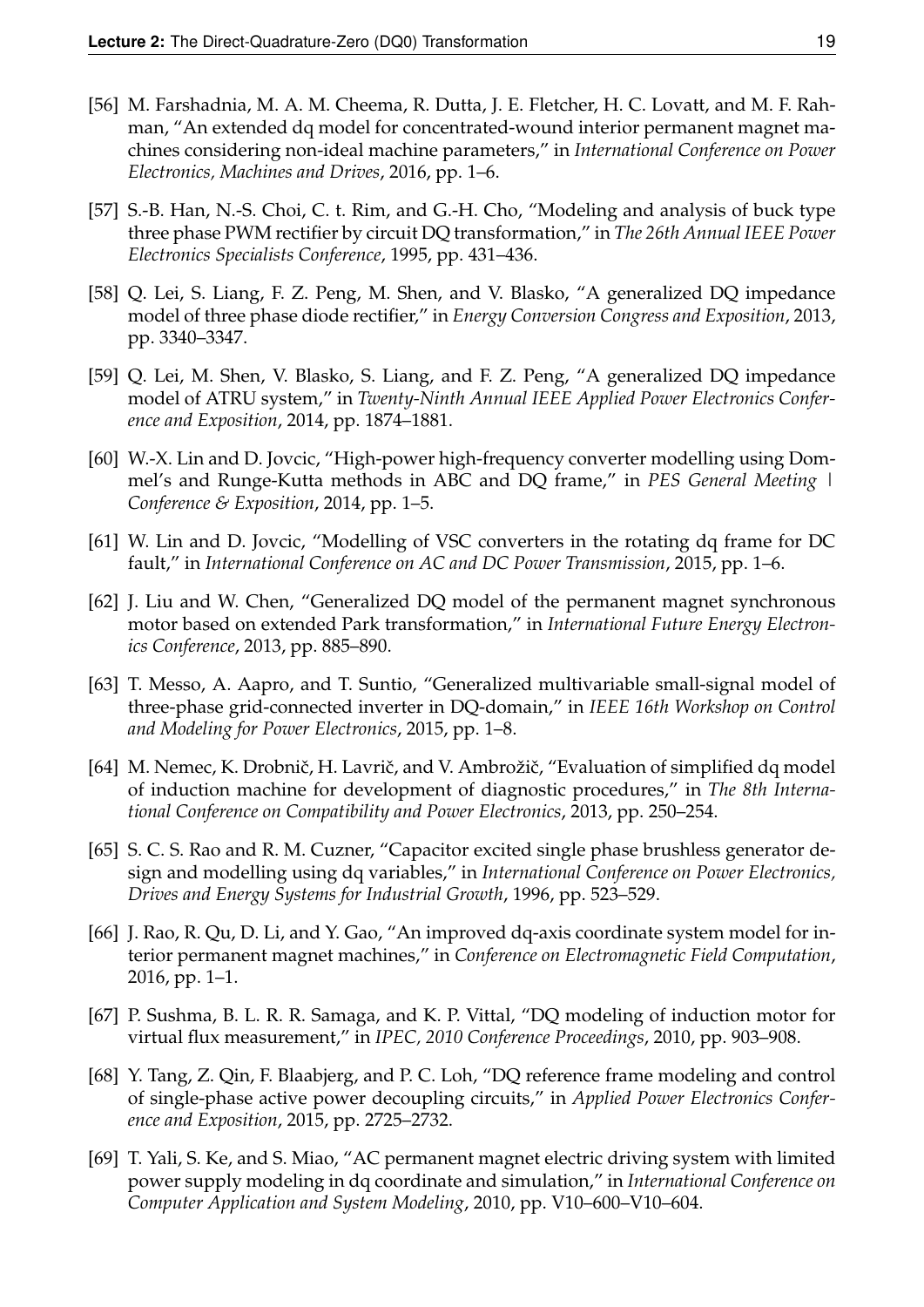- [70] H. Ye, Y. Tang, and Y. Xia, "DQ-domain modeling for multi-scale transients in a synchronous machine," in *The 5th International Conference on Electric Utility Deregulation and Restructuring and Power Technologies*, 2015, pp. 285–289.
- [71] A. Zulu, B. C. Mecrow, and M. Armstrong, "Prediction of performance of a wound-field segmented-rotor flux-switching synchronous motor using a dq-equivalent model," in *The XIX International Conference on Electrical Machines*, 2010, pp. 1–6.
- [72] S. Golestan, M. Monfared, J. M. Guerrero, and M. Joorabian, "A DQ synchronous frame controller for single-phase inverters," in *Power Electronics, Drive Systems and Technologies Conference*, 2011, pp. 317–323.
- [73] Z. Shen, M. Jaksic, B. Zhou, P. Mattavelli, D. Boroyevich, J. Verhulst, and M. Belkhayat, "Analysis of phase locked loop (PLL) influence on DQ impedance measurement in three-phase AC systems," in *Applied Power Electronics Conference and Exposition (APEC), 2013 Twenty-Eighth Annual IEEE*, 2013, pp. 939–945.
- [74] N. A. Ninad and L. A. C. Lopes, "Per-phase DQ control of a three-phase battery inverter in a diesel hybrid mini-grid supplying single-phase loads," in *The International Conference on Industrial Technology*, 2011, pp. 204–209.
- [75] S. D. Round, Q. Yu, L. E. Norum, and T. M. Undeland, "Performance of a unified power flow controller using a dq control system," in *Sixth International Conference on AC and DC Power Transmission*, 1996, pp. 357–362.
- [76] S. Li and T. A. Haskew, "Analysis of decoupled dq vector control in DFIG back-to-back PWM converter," in *Power Engineering Society General Meeting*, 2007, pp. 1–7.
- [77] S. Li and T. A. Haskew, "Transient and steady-state simulation study of decoupled dq vector control in PWM converter of variable speed wind turbines," in *The 33rd Annual Conference of the IEEE Industrial Electronics Society*, 2007, pp. 2079–2086.
- [78] N. Mendalek, K. Al-Haddad, F. Fnaiech, and L. A. Dessaint, "Sliding mode control of 3-phase 3-wire shunt active filter in the dq frame," in *Canadian Conference on Electrical and Computer Engineering*, vol. 2, 2001, pp. 765–769.
- [79] N. Kroutikova, C. A. Hernandez-Aramburo, and T. C. Green, "State-space model of grid-connected inverters under current control mode," *IET Electric Power Applications*, vol. 1, no. 3, pp. 329–338, 2007.
- [80] P. C. Loh and D. G. Holmes, "Analysis of multiloop control strategies for LC/CL/LCLfiltered voltage-source and current-source inverters," *IEEE Transactions on Industry Applications*, vol. 41, no. 2, pp. 644–654, 2005.
- [81] F. Katiraei, M. R. Iravani, and P. W. Lehn, "Small-signal dynamic model of a microgrid including conventional and electronically interfaced distributed resources," *IET Generation, Transmission & Distribution*, vol. 1, no. 3, pp. 369–378, 2007.
- [82] F. Katiraei, R. Iravani, N. Hatziargyriou, and A. Dimeas, "Microgrids management," *IEEE Power and Energy Magazine*, vol. 6, no. 3, pp. 54–65, 2008.
- [83] P. C. Krause and C. H. Thomas, "Simulation of symmetrical induction machinery," *IEEE Transactions on Power Apparatus and Systems*, vol. 84, no. 11, pp. 1038–1053, 1965.